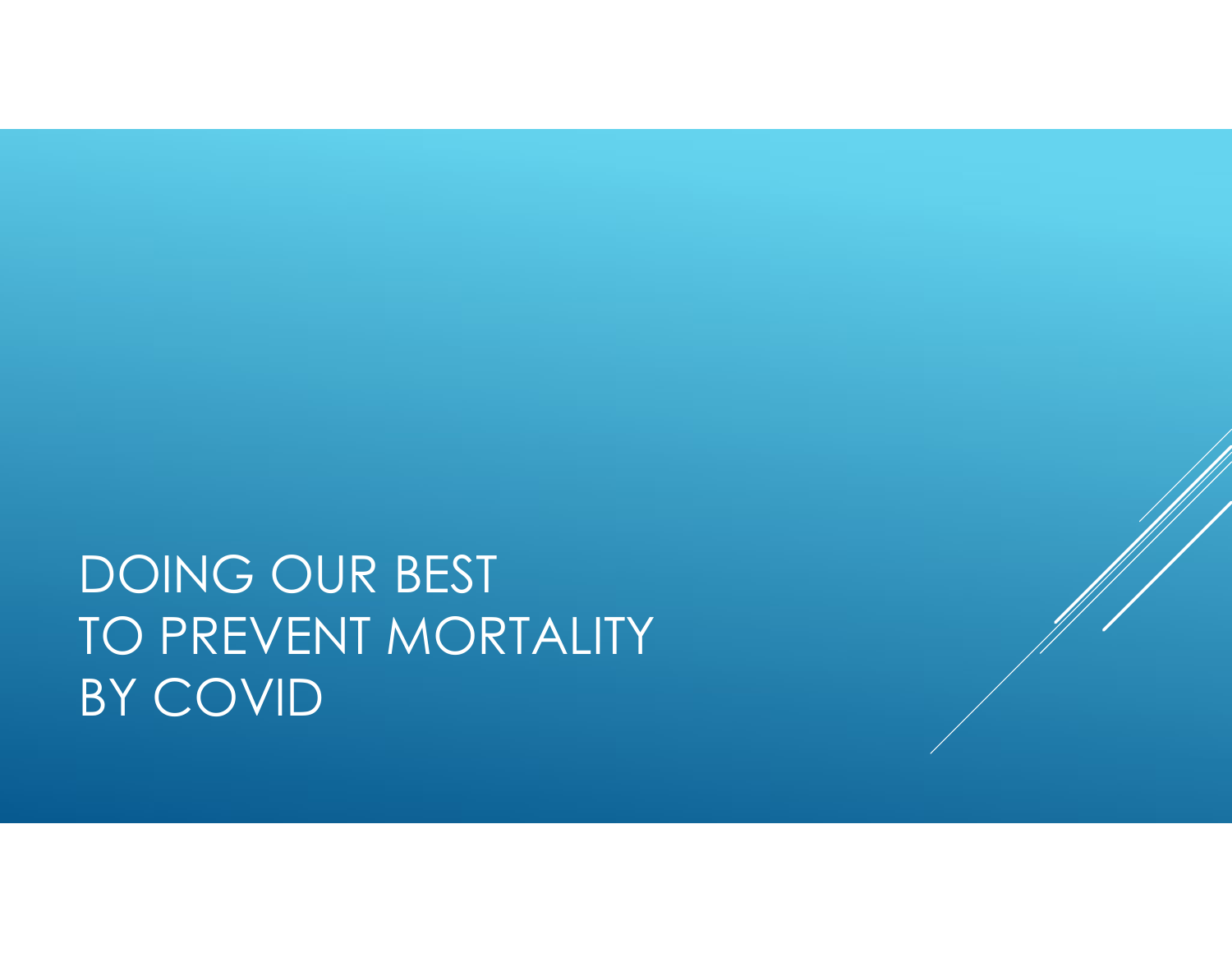if you keep a margarita in one hand and some tacos in the other hand you will never touch your face...



Follow me for more tips on how to stay safe during the pandemic.

©womenafter50.com

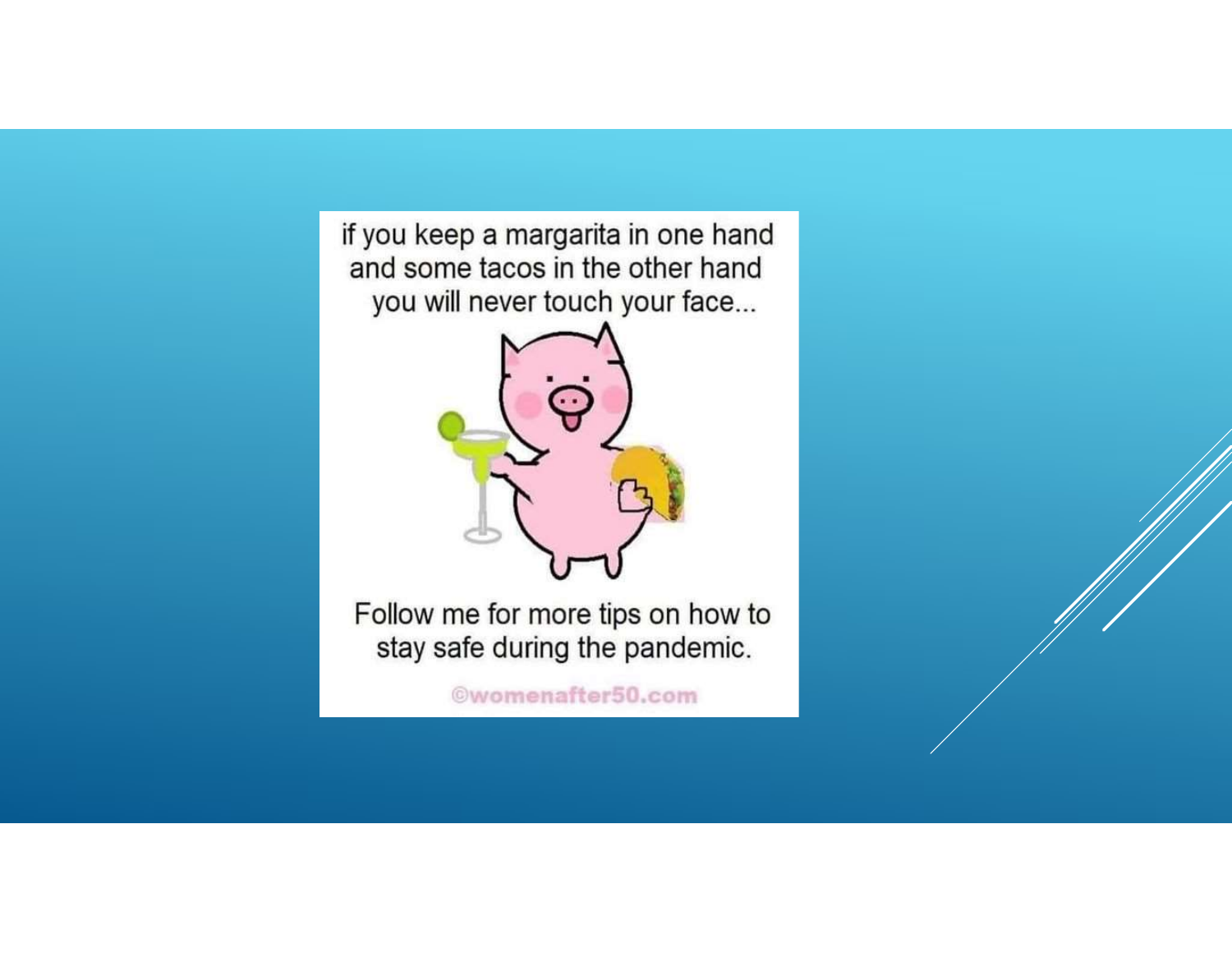## Knowledge is power!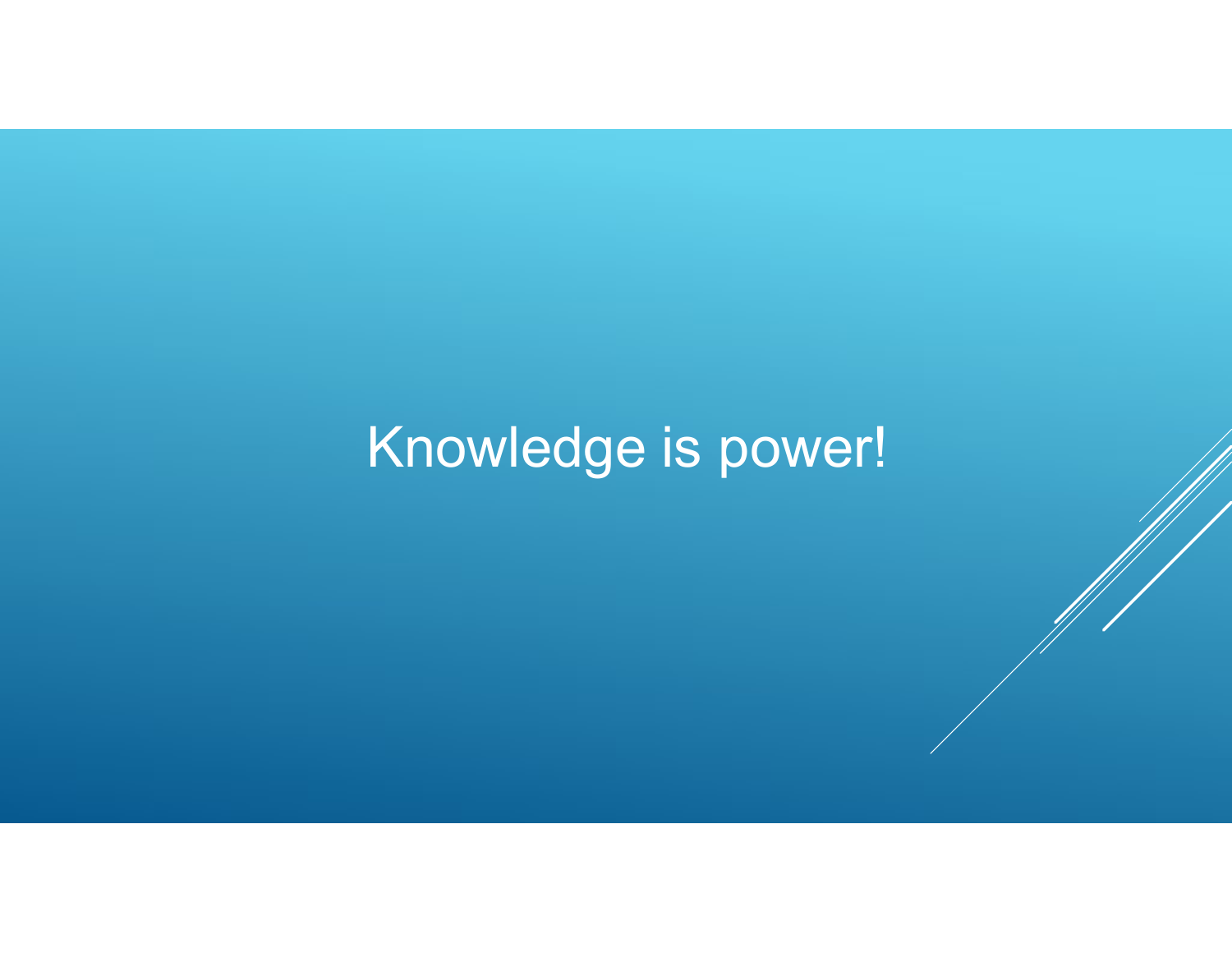What is the coronavirus and COVID-19?

at is the coronavirus and COVID-19?<br><u>Co</u>rona<u>v</u>irus – family of viruses – CoV<br>Severe <u>A</u>cute <u>R</u>espiratory Syndrome – SARS-CoV –<br>2003 at is the coronavirus and COVID-19?<br>Severe Acute Respiratory Syndrome – SARS-CoV –<br>Severe Acute Respiratory Syndrome – SARS-CoV –<br>Middle East Respiratory Syndrome – MERS-CoV – 2003 at is the coronavirus and COVID-19?<br>
<u>Co</u>rona<u>v</u>irus – family of viruses – CoV<br>
Severe Acute Respiratory Syndrome – SARS-CoV –<br>
Middle East Respiratory Syndrome – MERS-CoV –<br>
2012<br>
COronaVIrus Disease-19 – or COVID-19 – SA at is the coronavirus and COVID-19?<br>
Coronavirus – family of viruses – CoV<br>
Severe Acute Respiratory Syndrome – SARS-CoV –<br>
2003<br>
Middle East Respiratory Syndrome – MERS-CoV –<br>
2012<br>
COrona<u>VI</u>rus Disease-19 – or COVID-19 <u>Co</u>rona<u>v</u>irus – family of viruses – CoV<br><u>S</u>evere <u>A</u>cute <u>R</u>espiratory <u>S</u>yndrome – SARS-CoV –<br>2003<br><u>M</u>iddle East Respiratory Syndrome – MERS-CoV –<br>2012<br>COrona<u>VI</u>rus <u>D</u>isease-19 – or COVID-19 – SARS-<br>CoV-2 – 2019

2012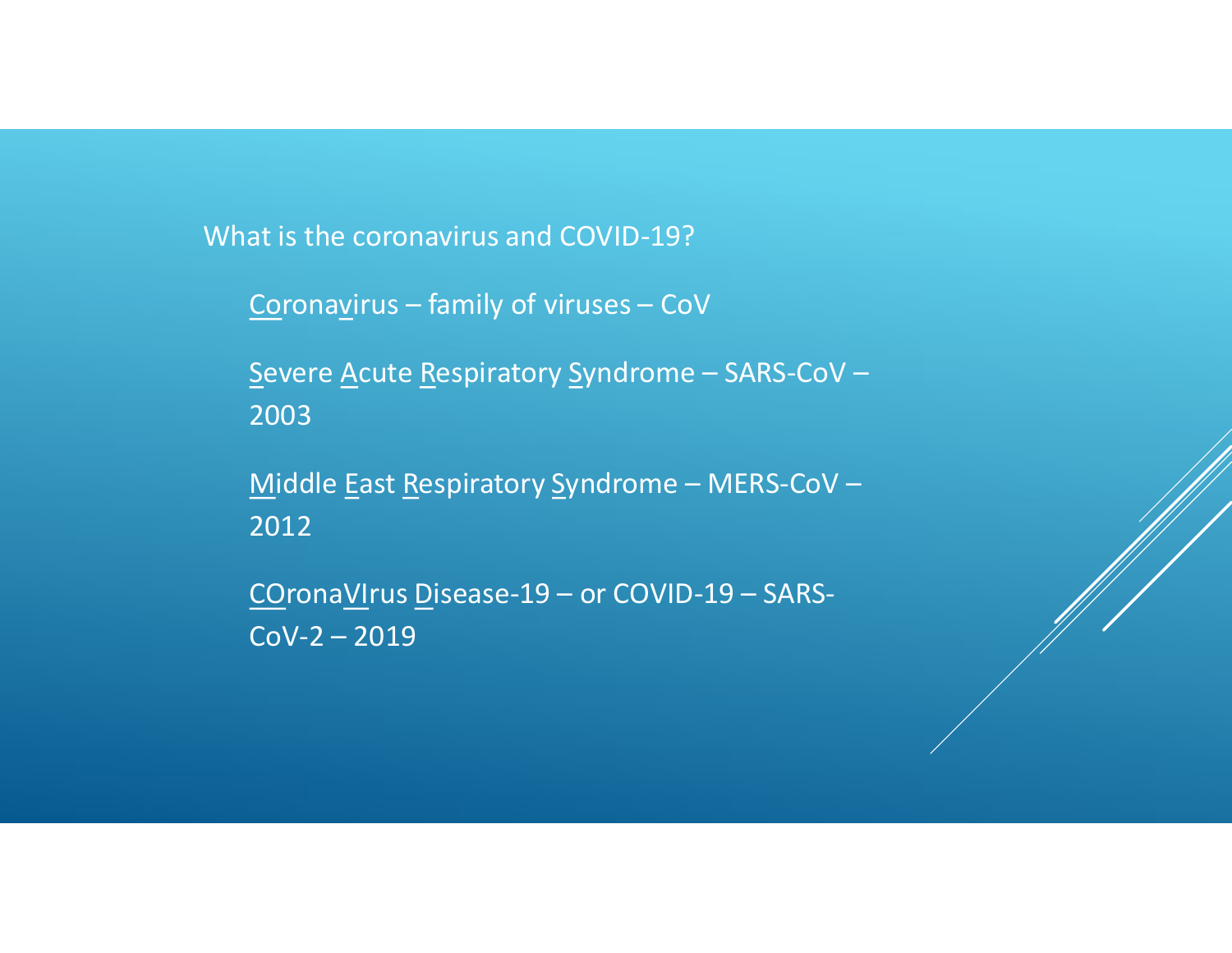Primary Symptoms:

Fever

Cough

Shortness of breath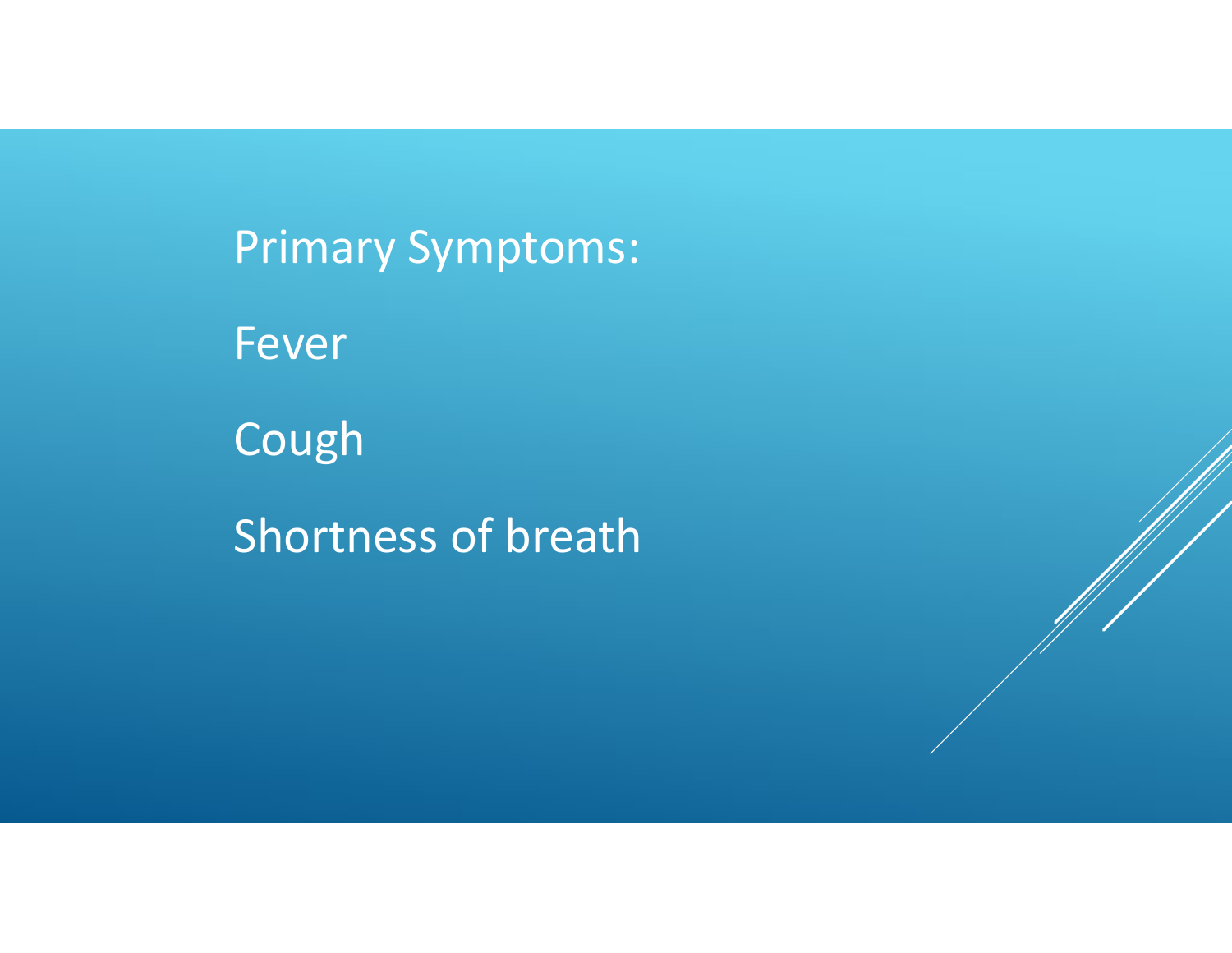Other less common symptoms:

Fatigue Muscle or body aches Headache New loss of taste or smell Sore throat Congestion or runny nose Nausea or vomiting Diarrhea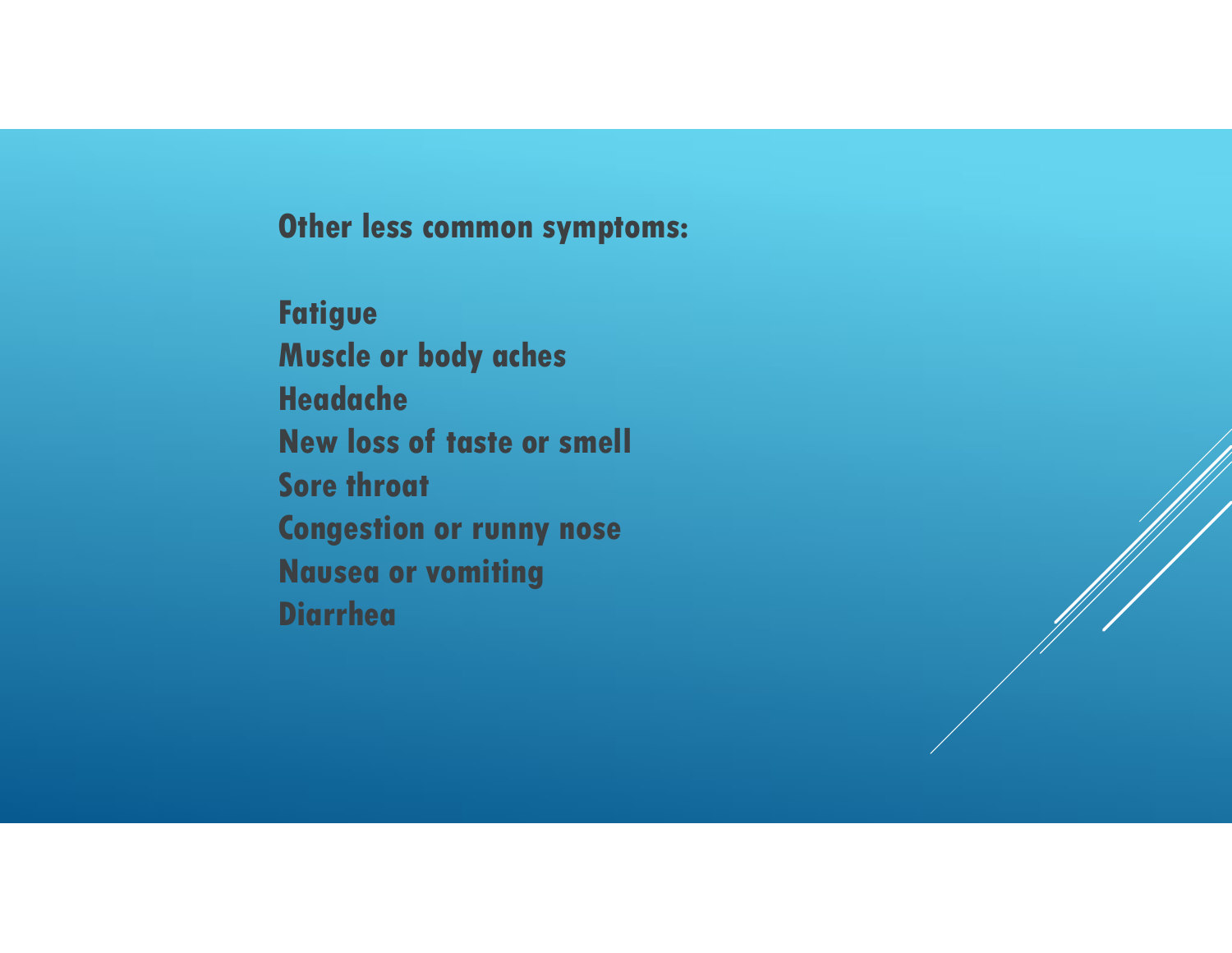As always, ANY Change

in our clients needs to be taken seriously!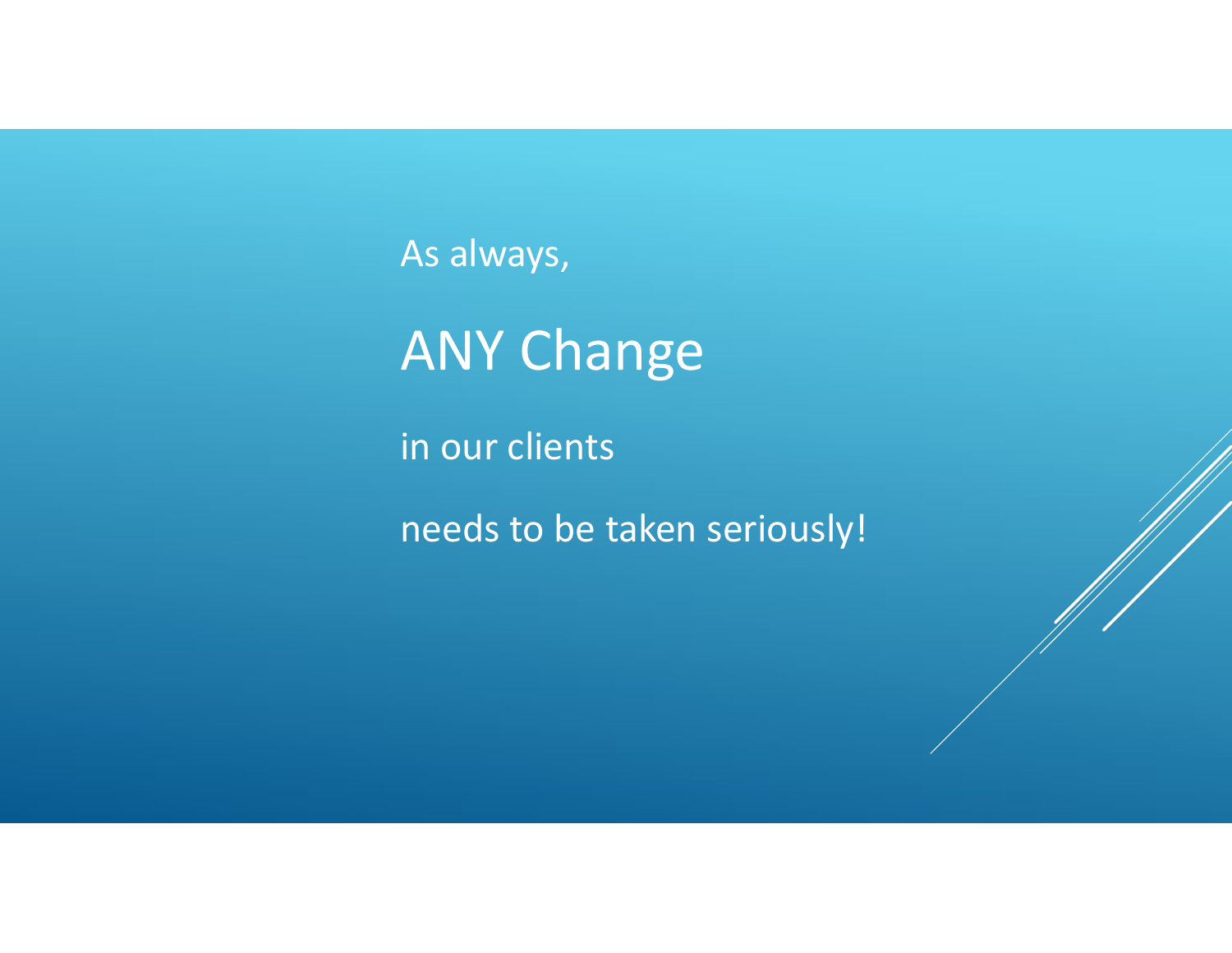Look for emergency warning signs for COVID-19. If someone is showing any of these signs, seek emergency medical care immediately: Look for emergency warning signs for<br>COVID-19. If someone is showing any of<br>these signs, seek emergency medical care<br>immediately:<br>- Trouble breathing<br>- Persistent pain or pressure in the chest<br>- New confusion Look for emergency warning signs for<br>COVID-19. If someone is showing any of<br>these signs, seek emergency medical care<br>immediately:<br>- Trouble breathing<br>- Persistent pain or pressure in the chest<br>- New confusion<br>- Inability t Look for emergency warning signs for<br>COVID-19. If someone is showing any of<br>these signs, seek emergency medical care<br>immediately:<br>- Trouble breathing<br>- Persistent pain or pressure in the chest<br>- New confusion<br>- Inability t Look for emergency warning signs for<br>COVID-19. If someone is showing any of<br>these signs, seek emergency medical care<br>immediately:<br>- Trouble breathing<br>- Persistent pain or pressure in the chest<br>- New confusion<br>- Inability t Look for emergency warning signs for<br>COVID-19. If someone is showing any of<br>these signs, seek emergency medical care<br>immediately:<br>- Trouble breathing<br>- Persistent pain or pressure in the chest<br>- New confusion<br>- Inability t

- 
- 
- 
- 
-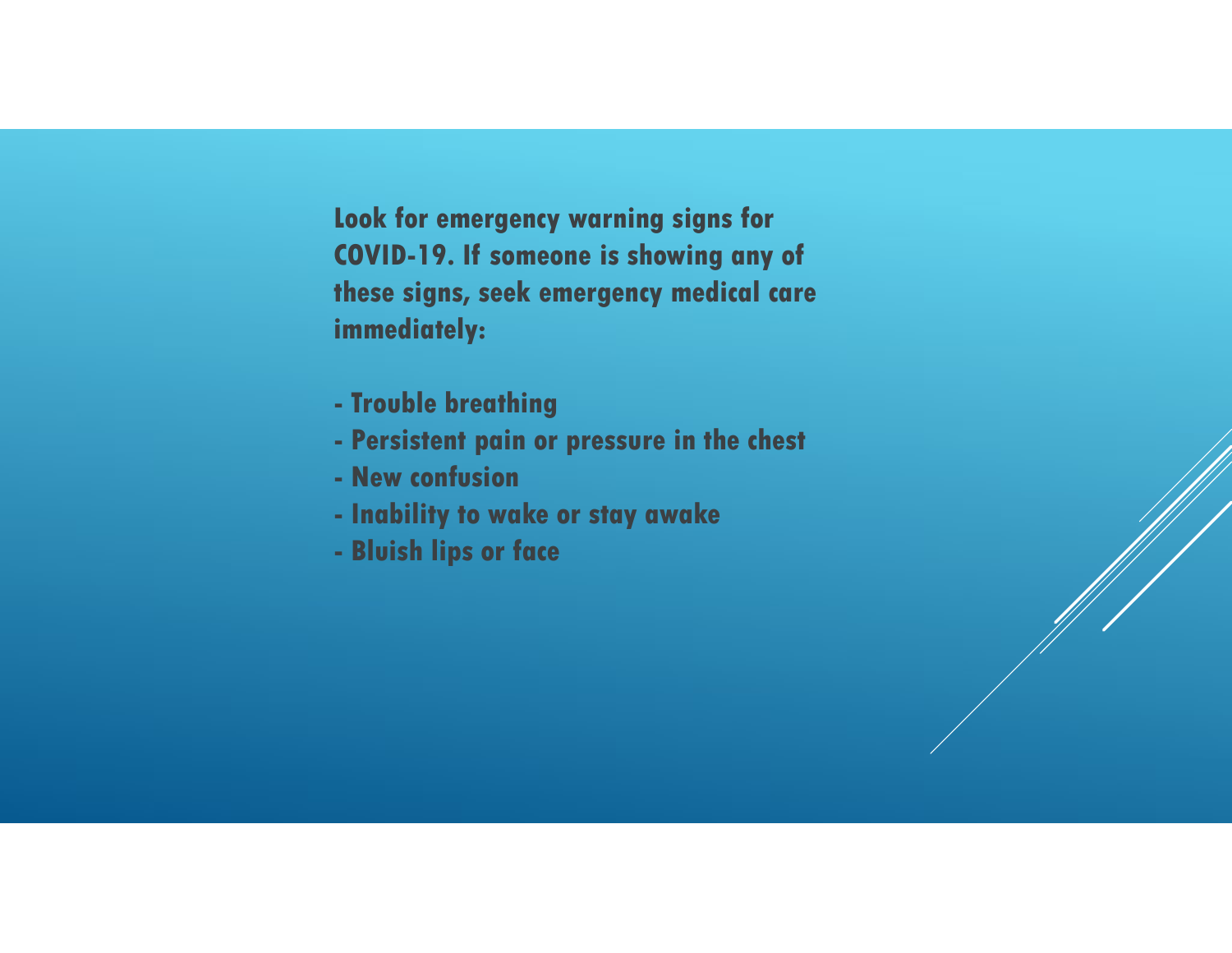# 150+ vaccines in process globally….. **150+ vaccines in process globally.....**<br>They all still need:<br>- trials,<br>- approvals,<br>- production, 150+ vaccines in process globally.....<br>They all still need:<br>- trials,<br>- approvals,<br>- production,<br>- allocation, **150+ vaccines in process globally.....**<br>They all still need:<br>- trials,<br>- approvals,<br>- production,<br>- allocation,<br>- distribution, **150+ vaccines in process globally.....**<br>They all still need:<br>- trials,<br>- approvals,<br>- production,<br>- allocation,<br>- distribution,<br>- administration, and **150+ vaccines in process globally.....**<br>They all still need:<br>- trials,<br>- approvals,<br>- production,<br>allocation,<br>- distribution,<br>- distribution,<br>- administration, and<br>- ......then, how long is it effective? **150+ vaccines in process globally.....**<br>They all still need:<br>- trials,<br>- approvals,<br>- production,<br>allocation,<br>- alstribution,<br>- administration, and<br>- ......then, how long is it effective?

They all still need:

- 
- 
- 
- 
- 
- 
- They all still need:<br>
 urials,<br>
 approvals,<br>
 production,<br>
 allocation,<br>
 distribution,<br>
 administration, and<br>
 ......then, how long is it effective?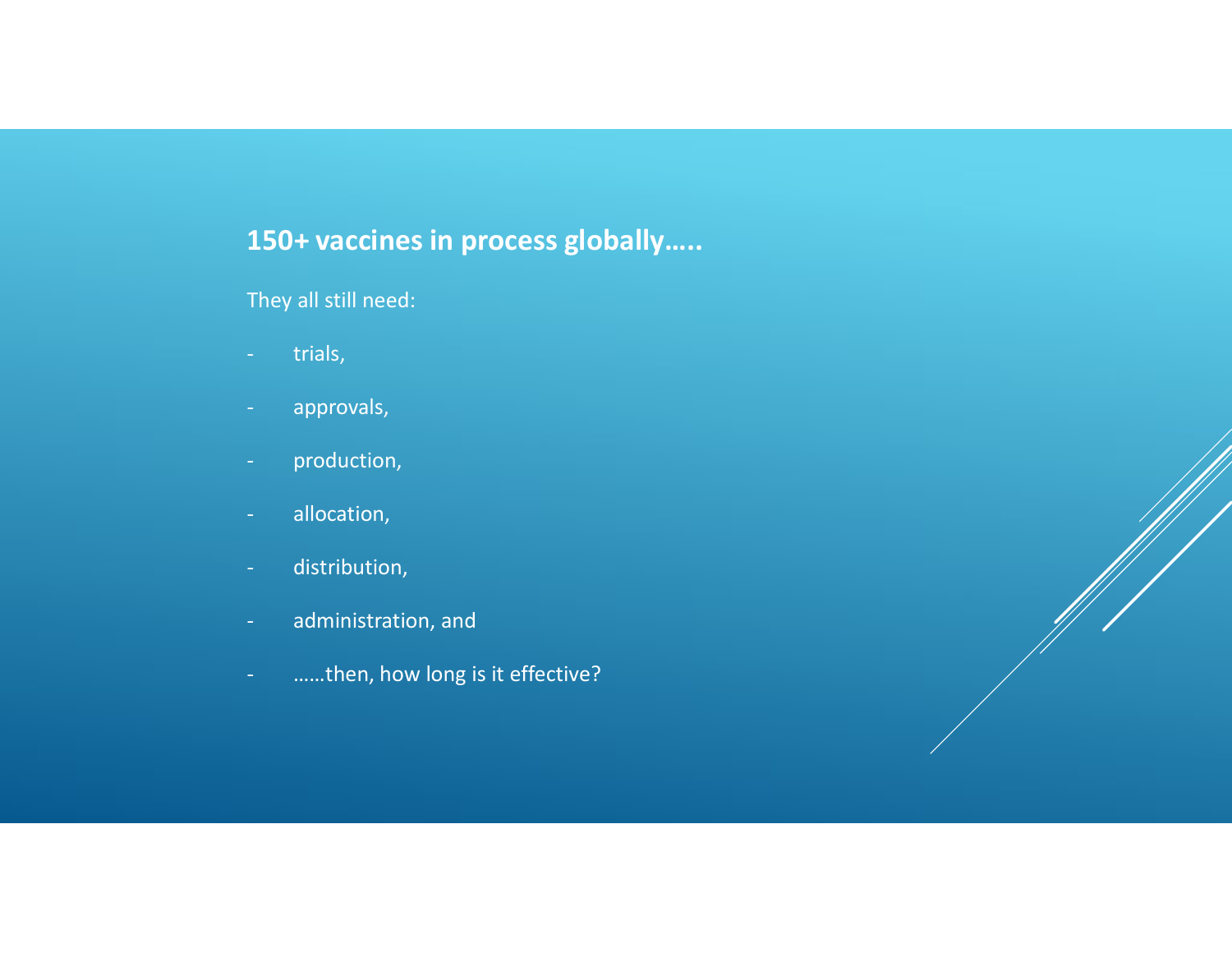#### Protections for ALL of us:

"Protection is not gained by washing down everything in the environment. It's the behaviors you do to make sure that nothing in the environment, including your own hands, gets into your mouth, nose or eyes. Protections for ALL of us:<br>"Protection is not gained by washing down everything in the<br>environment. It's the behaviors you do to **make sure that**<br>nothing in the environment, including your own hands, gets<br>into your mouth,

You could even go into a restaurant and touch objects there  $$ the very last thing you touch is soap and water or hand sanitizer ... you're okay," Morens, advisor to Fauci @ NIA&ID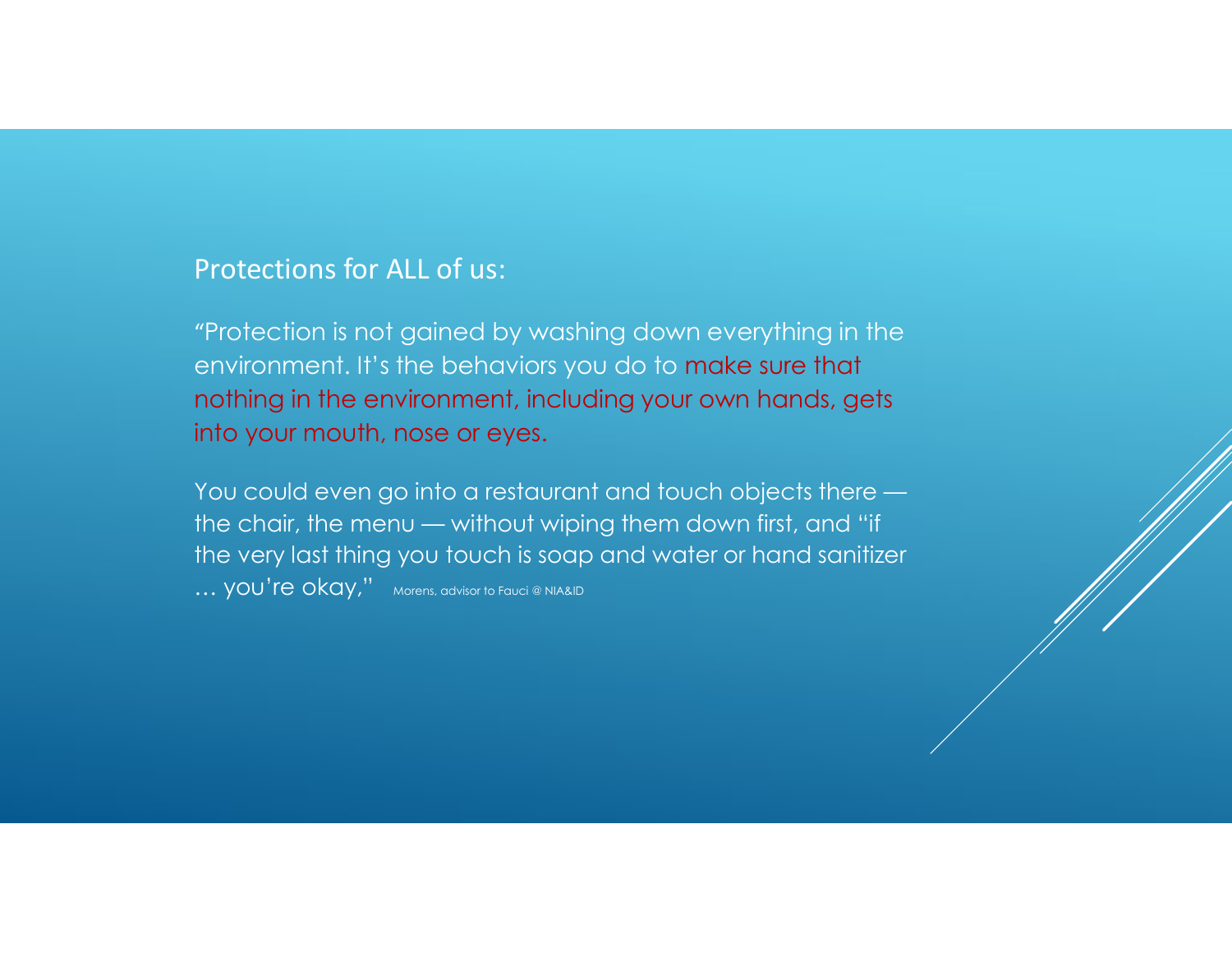Protections for ALL of us: "make sure that nothing in the environment, including your own hands, gets into your mouth, nose or eyes." Protections for ALL of us: "make sure that nothin<br>environment, including your own hands, gets into your<br>or eyes."<br>- handwashing,<br><u>- no face touching, https://www.youtube.com/watch?v=</u><br>- masks,<br>- social distancing,<br>- cover Protections for ALL of us: "make sure that nothin<br>environment, including your own hands, gets into your<br>or eyes."<br>- handwashing,<br>- <u>no face touching, https://www.youtube.com/watch?v=</u><br>masks,<br>- social distancing,<br>- cover co Protections for ALL of us: "make sure that nothin<br>
environment, including your own hands, gets into your<br>
or eyes."<br>
- handwashing,<br>
<u>- no face touching, https://www.youtube.com/watch?v=</u><br>
- masks,<br>
- social distancing,<br>
environment, including your own hands, gets into your mou<br>or eyes."<br>- handwashing,<br>- <u>no face touching, https://www.youtube.com/watch?v=Bv\_c</u><br>- masks,<br>- social distancing,<br>- cover cough or sneeze,<br>- frequent cleaning AND d

- 
- handwashing,<br>no face touching, https://www.youtube.com/watch?v=Bv\_CqOIATC4 - handwashing,<br>- <u>no face touching, https://www.youtube.com/watch?v=Bv\_CqOIATC4</u><br>- masks,<br>- social distancing,<br>- cover cough or sneeze,<br>- frequent cleaning AND disinfecting<br>- (Flu has arrived in NM – everybody had their sh
- 
- 
- 
- 
-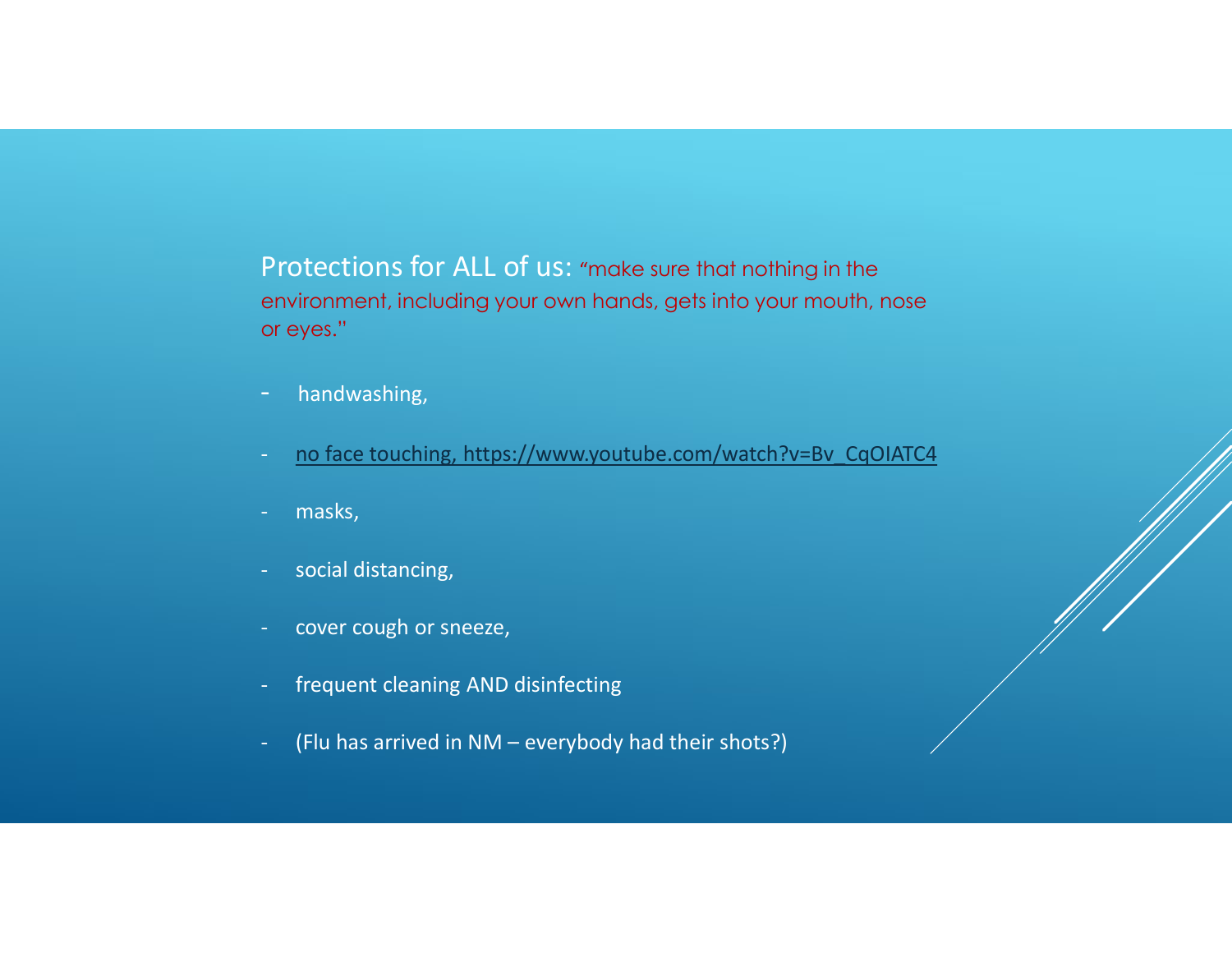And …….

# Don't be a hero! Don't be a<br>hero!<br>Sick people stay home!<br>Exposed people stay home!<br>Avoid getting the virus– at work, at<br>home, in community! Once you have<br>it, you take it with you EVERYWHERE<br>you go!

Sick people stay home!

Exposed people stay home!

home, in community! Once you have it, you take it with you EVERYWHERE you go!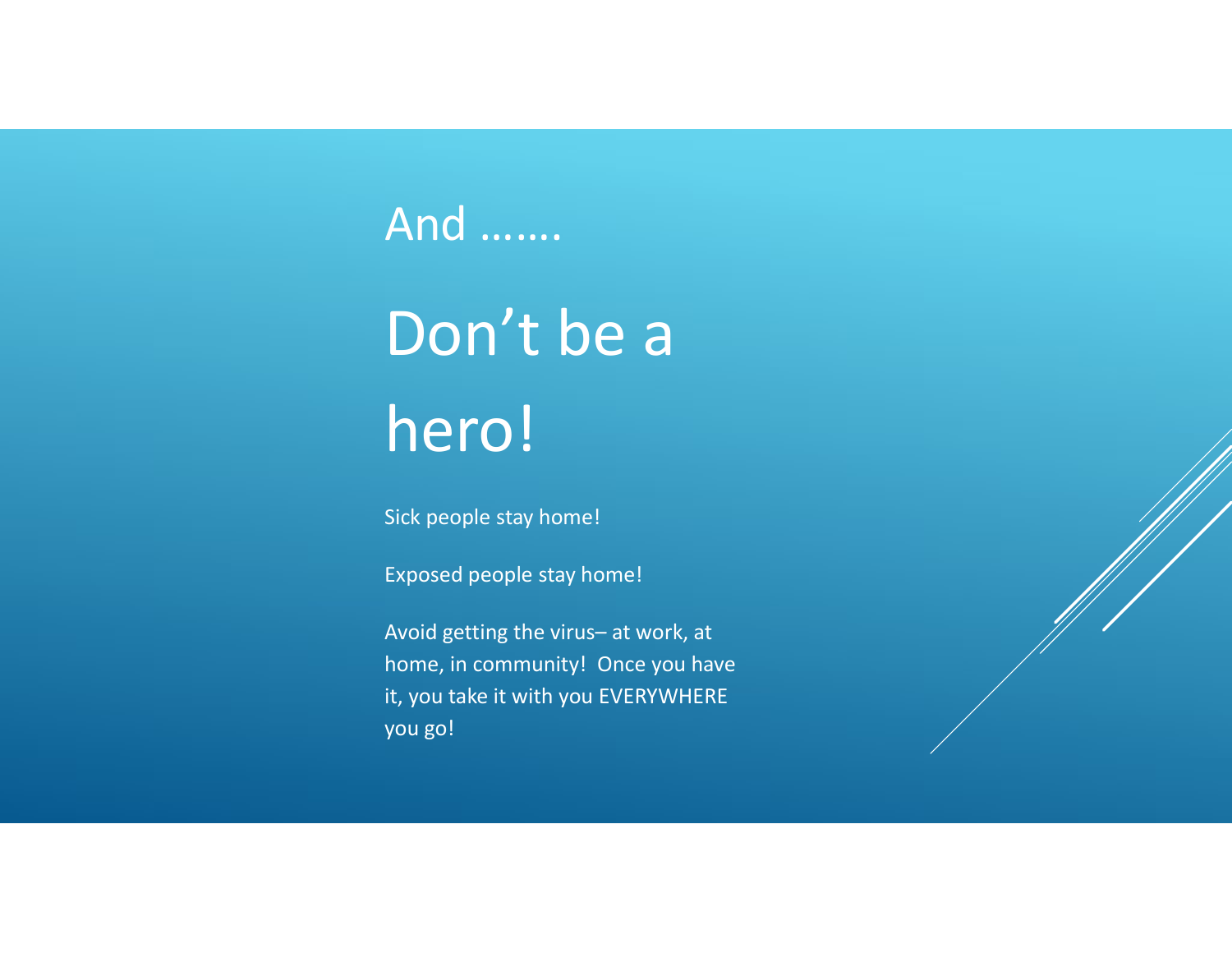"All people seem to be at higher risk of severe illness from COVID-19 if they have serious underlying chronic medical conditions like chronic lung disease, a serious heart condition, or a weakened immune system." CDC

"Adults with disabilities are 3x more likely than adults w/o disabilities to have serious underlying medical conditions." CDC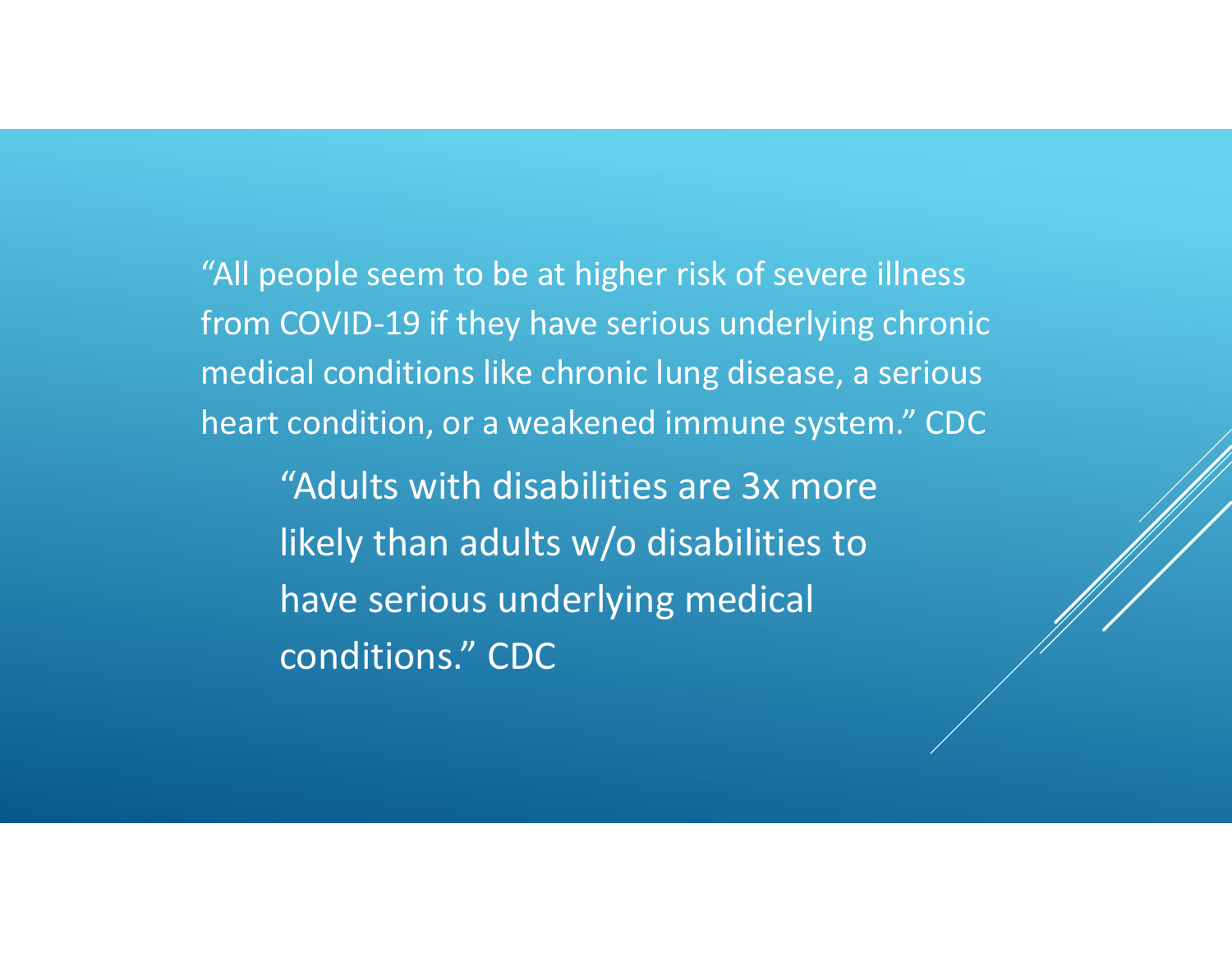- 
- i. Persons with these disability types might be at increased risk:<br>a) People who have **limited mobility** or who cannot avoid coming into<br>close contact with others who may be infected, such as DSPs and From with these disability types might be at increased risk:<br>
a) People who have **limited mobility** or who cannot avoid coming into<br>
close contact with others who may be infected, such as DSPs and<br>
family members;<br>
b) Bead close contact with others who may be infected, such as DSPs and family members; b) People who have **limited mobility** or who cannot avoid coming into<br>
a) People who have **limited mobility** or who cannot avoid coming into<br>
close contact with others who may be infected, such as DSPs and<br>
family members; rsons with these disability types might be at increased risk:<br>a) People who have **limited mobility** or who cannot avoid coming into<br>close contact with others who may be infected, such as DSPs and<br>family members;<br>b) People rsons with these disability types might be at increased risk:<br>
a) People who have **limited mobility** or who cannot avoid coming into<br>
close contact with others who may be infected, such as DSPs and<br>
family members;<br>
b) Peo
	- preventive measures, such as hand washing, masking, and social distancing; e) People who neve **imied moonly** or who cannot avoid coming into<br>close contact with others who may be infected, such as DSPs and<br>family members;<br>b) People who have **trouble understanding** information or practicing<br>prevent
	-
	- information;
	- sign language or braille, and may not have access to information; CDC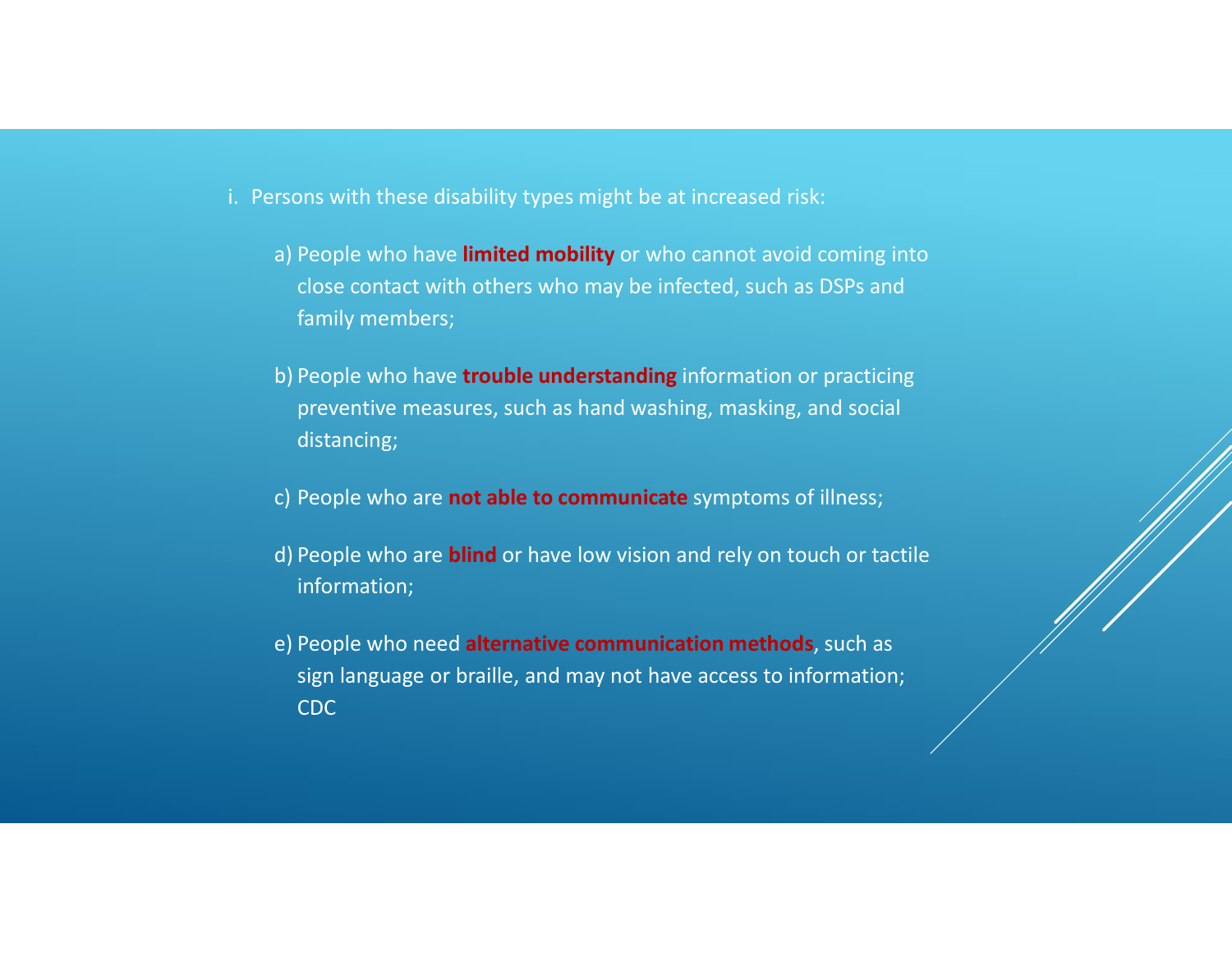We should be ready to "change our behaviors for the foreseeable future." We should be ready to "change our<br>behaviors for the foreseeable future."<br><sup>WHO Monday - 10/26/2020</sup><br>Have we changed? Is New Mexico ready to change<br>for the long haul? We should......

Have we changed? Is New Mexico ready to change for the long haul? We should……

New Mexico DDSD newsletter reported on our COVID cases up to September 1, 2020. To that date, of the 41 positive waiver cases identified, 8 died of the virus and its complications.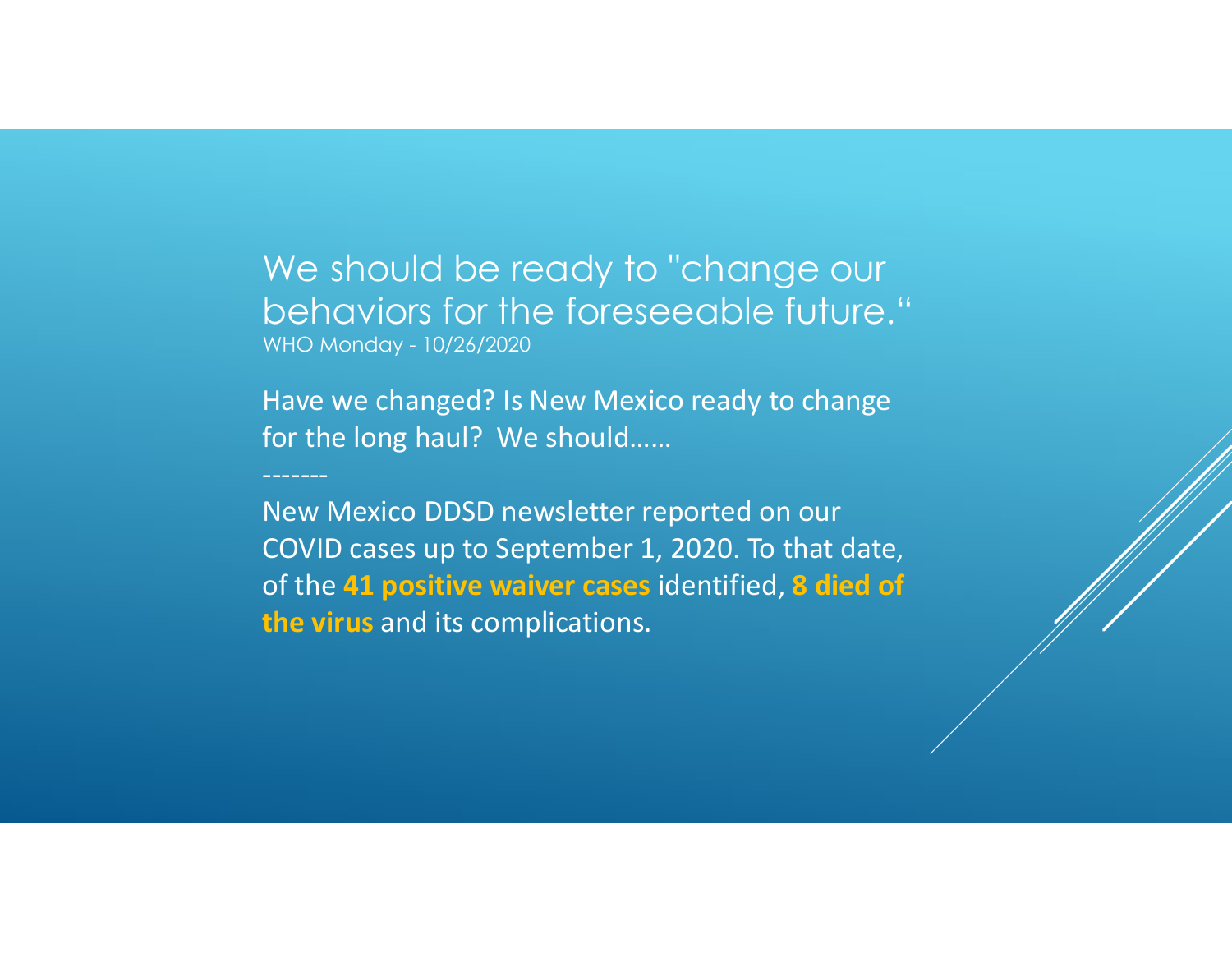#### Region Total of 41 (+)

 $\begin{align*} \text{a) Metro} = 1 \end{align*}$ <br>  $\begin{align*} \text{b)NE} = 1 \end{align*}$ sion Total of 41 (+)<br>
a)Metro – 10<br>
b)NE – 1<br>
c) NW – 14<br>
d)CE – 4 gion Total of 41 (+)<br>
a) Metro – 10<br>
b) NE – 1<br>
c) NW – 14<br>
d) SE – 4<br>
a) CM – 42 gion Total of 41 (+)<br>
a) Metro – 10<br>
b) NE – 1<br>
c) NW – 14<br>
d) SE – 4<br>
e) SW – 12 gion Total of 41 (+)<br>
a) Metro – 10<br>
b) NE – 1<br>
c) NW – 14<br>
d) SE – 4<br>
e) SW – 12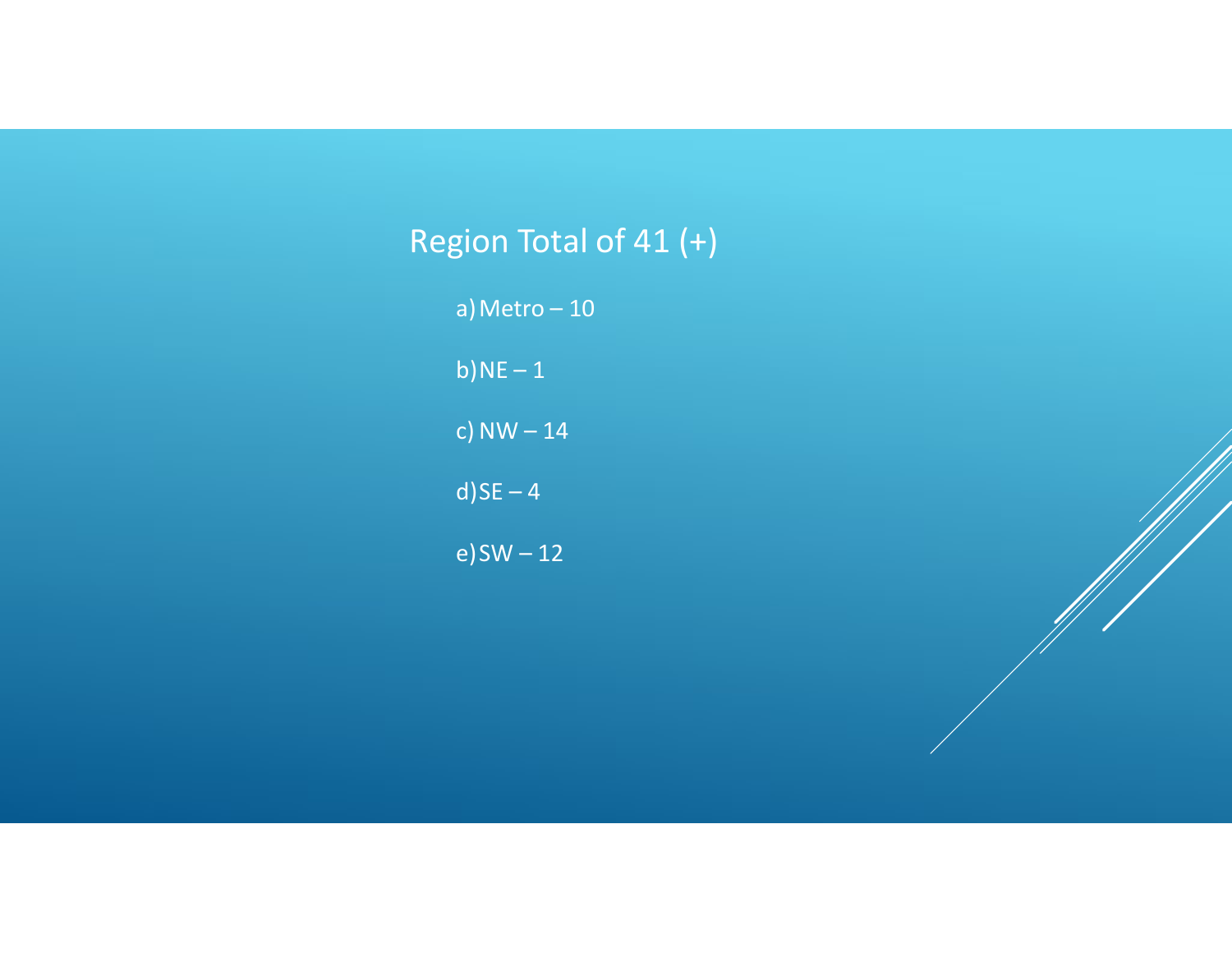Waiver Totals

ver Totals<br>a) DD Waiver – 33<br>b) Mi Via Waiver – 8<br>Maiver Tatala er Totals<br>a) DD Waiver – 33<br>b)Mi Via Waiver – 8<br>Waiver Totals

DD Waiver Totals

er Totals<br>a) DD Waiver – 33<br>b)Mi Via Waiver – 8<br>Waiver Totals<br>a) Supported Living and IMLS – 20<br>b) Customized In-Home Supports – 1 ver Totals<br>a) DD Waiver – 33<br>b) Mi Via Waiver – 8<br>Vaiver Totals<br>a) Supported Living and IMLS – 20<br>b) Customized In-Home Supports – 1<br>c) Family Living - 12 ver Totals<br>a) DD Waiver – 33<br>b) Mi Via Waiver – 8<br>Waiver Totals<br>a) Supported Living and IMLS – 20<br>b) Customized In-Home Supports – 1<br>c) Family Living - 12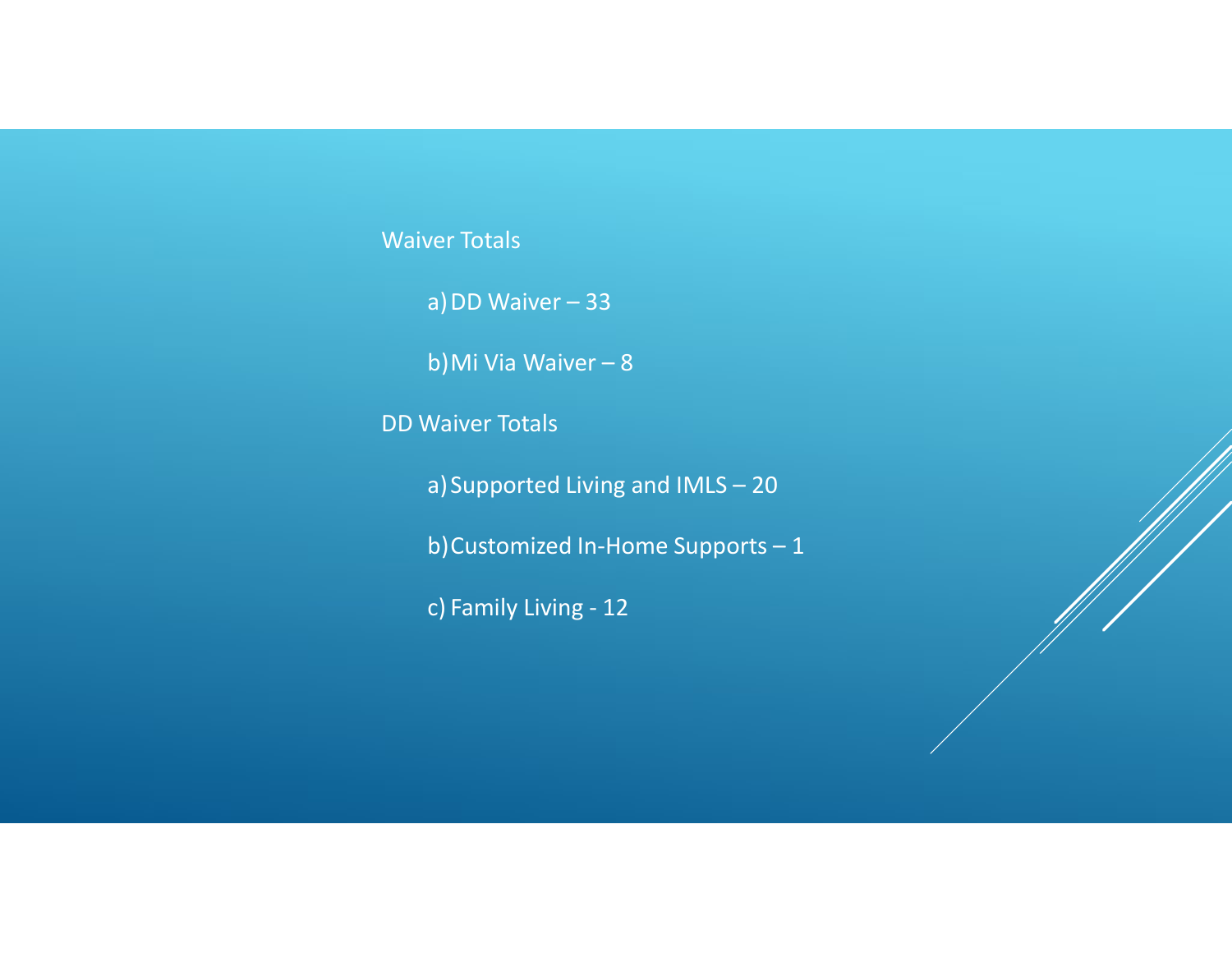

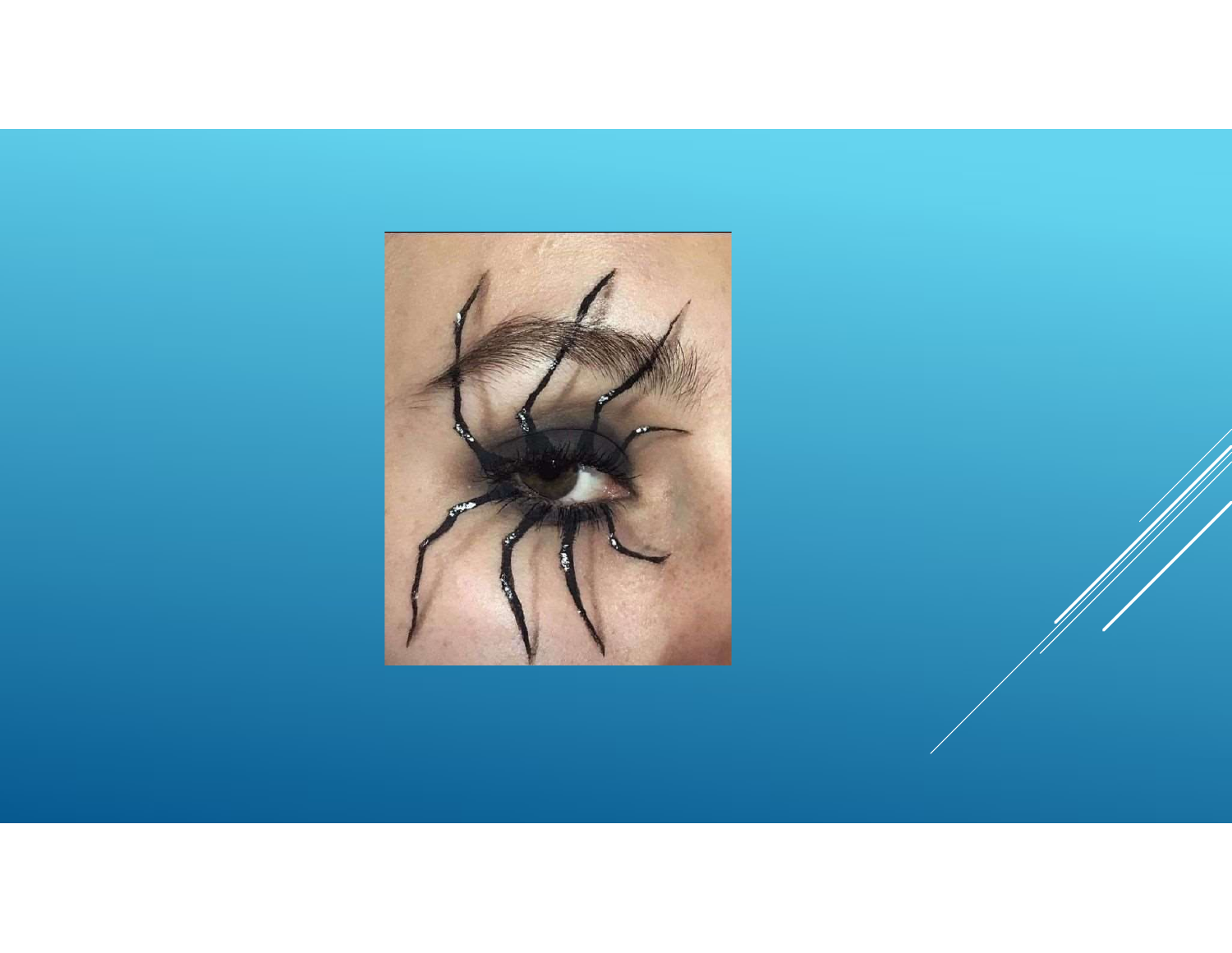### Who and what's had to make some changes in 2020?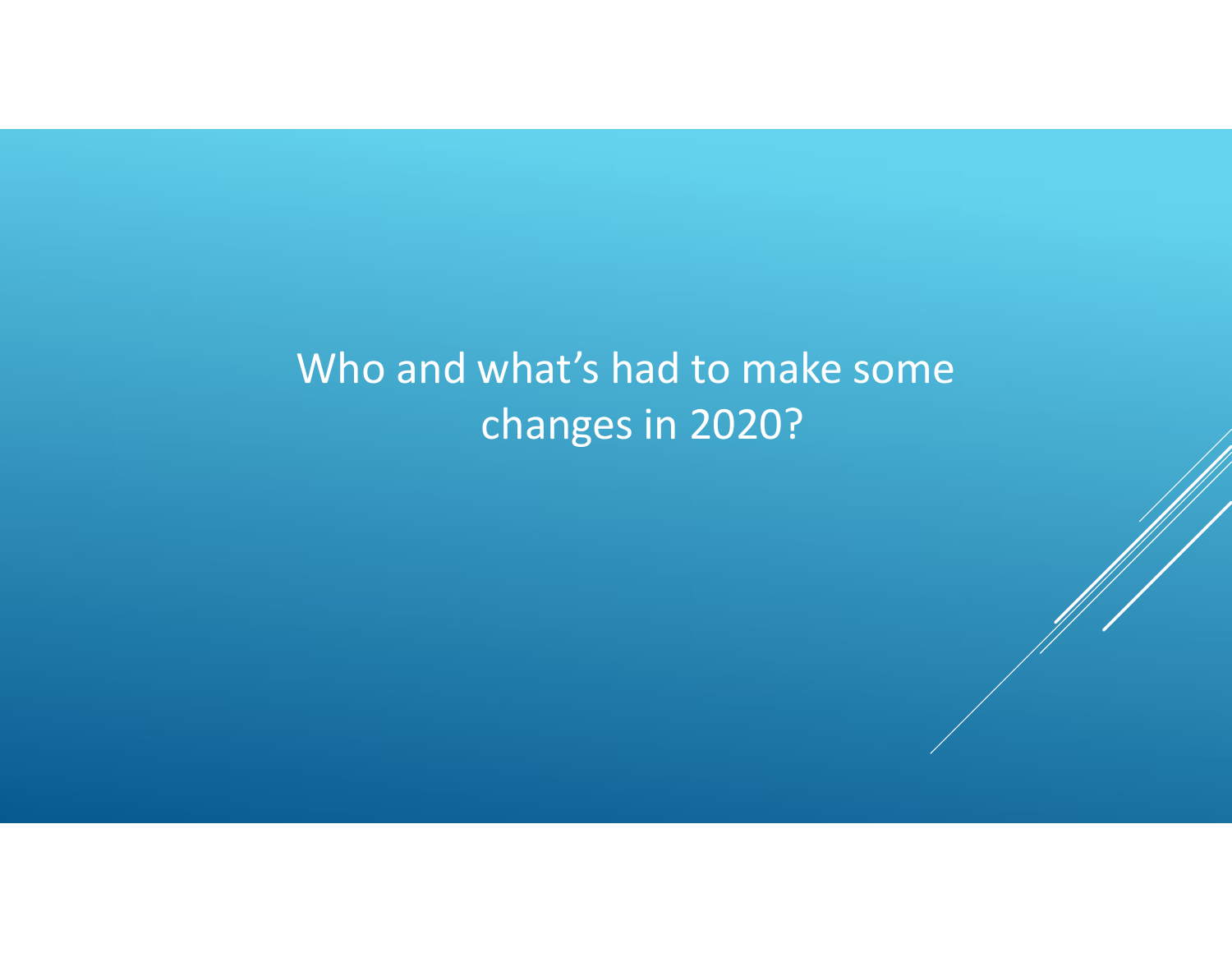# Which of the three is able to change most easily? - The client? the three is able to change most easi<br>- The client?<br>- The team?<br>- The environment?<br>- Policy and procedures? the three is able to change most easi<br>- The client?<br>- The team?<br>- The environment?<br>- Policy and procedures?<br>- Funding? - Where is able to change most easily?<br>
The client?<br>
he client?<br>
he environment?<br>
- Policy and procedures?<br>
- Funding?<br>
- Routines? Figure 1<br>
The client?<br>
the client?<br>
the team?<br>
the team?<br>
the environment?<br>
- Policy and procedures?<br>
- Funding?<br>
- Routines?<br>
- Medical care?

- 
- 
- -
	-
	-
	-
- Firmal:<br>
A three is able to change most easily?<br>
he client?<br>
he environment?<br>
 Policy and procedures?<br>
 Funding?<br>
 Routines?<br>
 Medical care?<br>
 Our knowledge about the virus? Firmary three is able to change most easily?<br>
the client?<br>
the team?<br>
the environment?<br>
- Policy and procedures?<br>
- Funding?<br>
- Medical care?<br>
- Our knowledge about the virus? - three is able to change most easily?<br>
he client?<br>
he team?<br>
he environment?<br>
- Policy and procedures?<br>
- Funding?<br>
- Routines?<br>
- Medical care?<br>
- Our knowledge about the virus?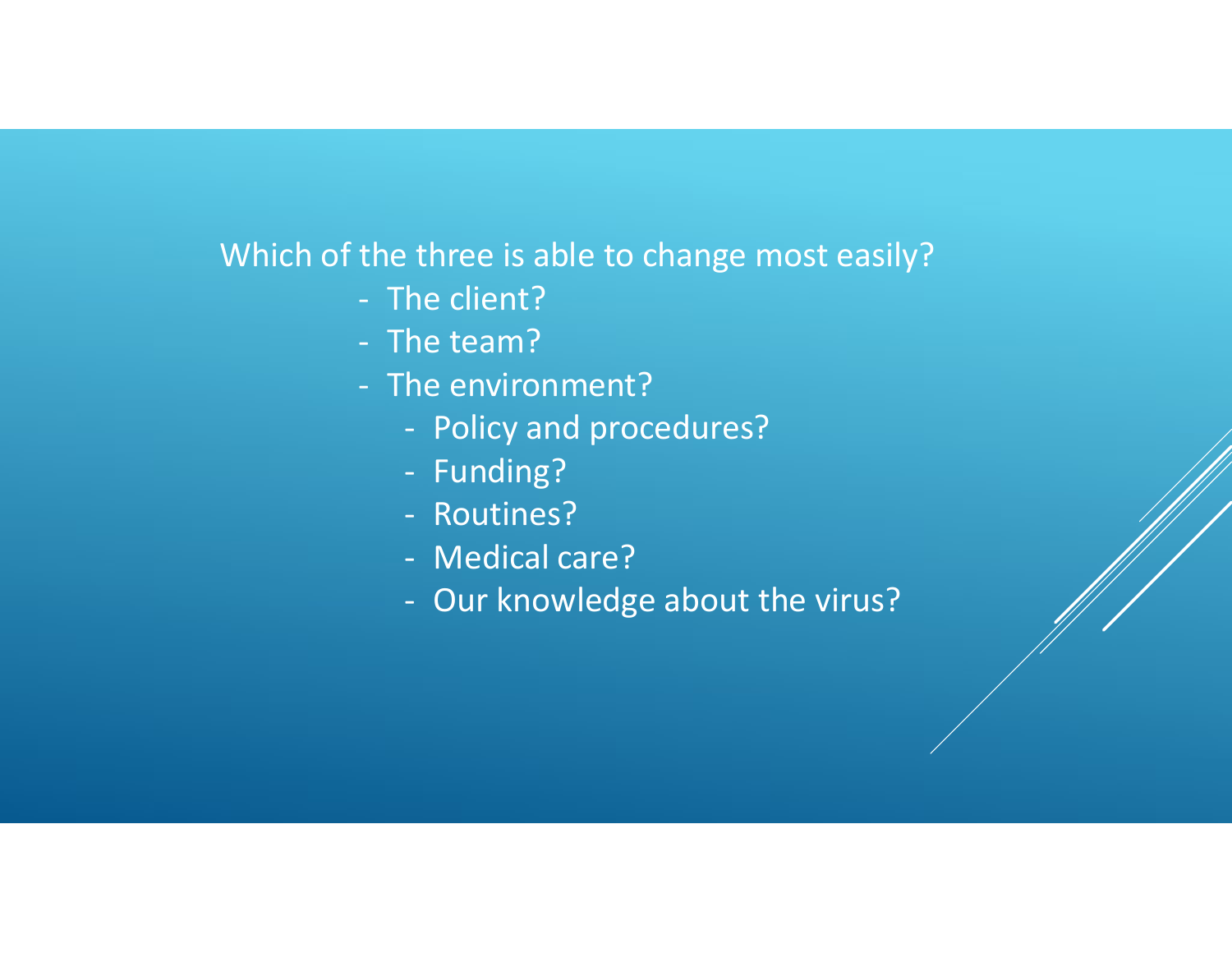Before discussing effects of changes on clients, for a moment imagine the varying degrees of need in our clients, eg.:

- Before discussing effects of changes on clients, for a moment<br>imagine the varying degrees of need in our clients, eg.:<br>- My Friend, Bertha in Las Cruces, who pre-pandemic, just<br>needed a few hours of support per day, but is needed a few hours of support per day, but is now out of work, and hates being isolated in her own home; her reaction: "behaviors" Before discussing effects of changes on clients, for a moment<br>
imagine the varying degrees of need in our clients, eg.:<br>
- My Friend, Bertha in Las Cruces, who pre-pandemic, just<br>
needed a few hours of support per day, but
- in his life, and doesn't understand why changes keep happening, and he needs to know when he can get back to his routine, and his friends.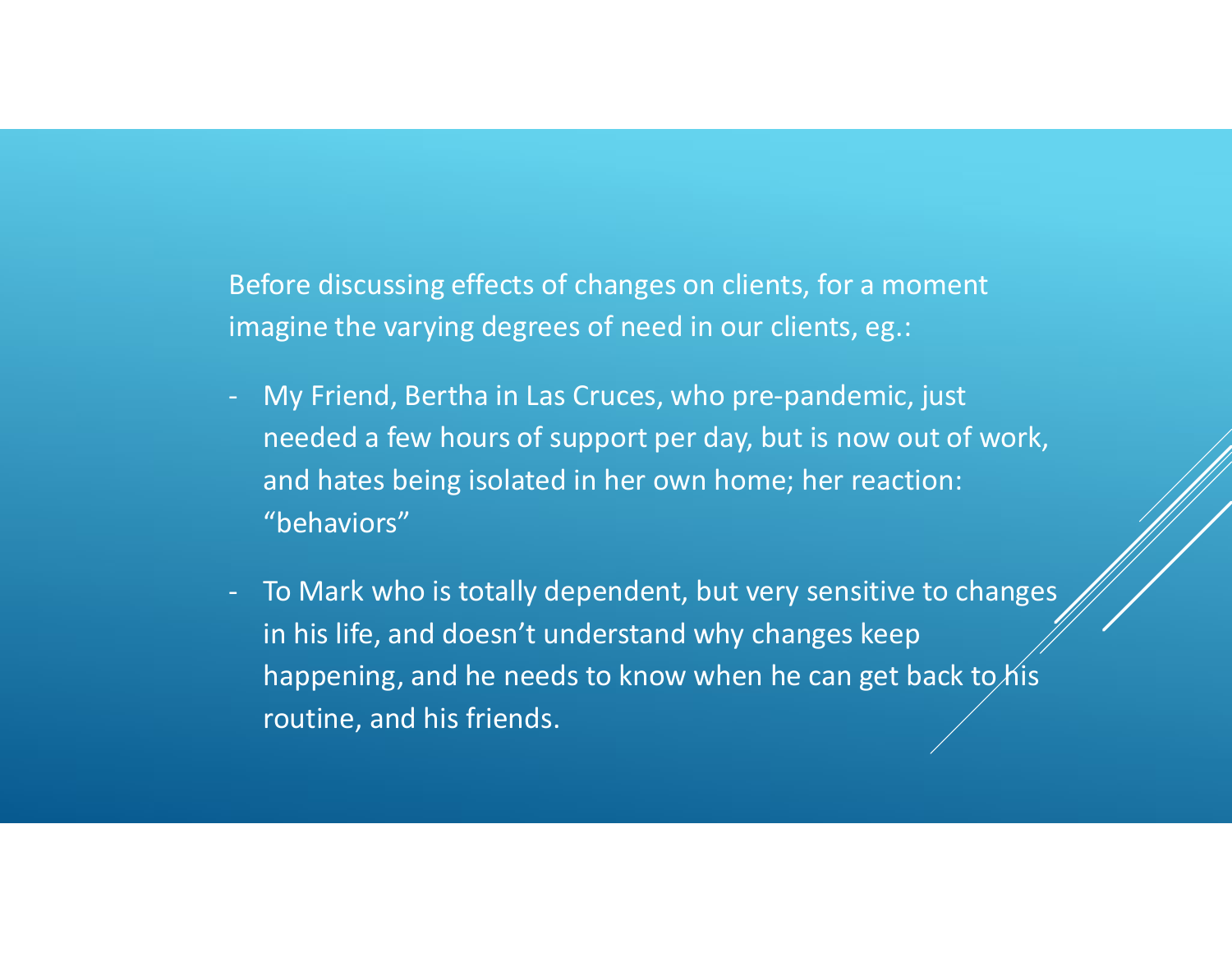**Clients** at many levels are going to have to figure out things such as:

- 
- 
- **Clients** at many levels are going to have to figure<br>- What is going on and why?<br>- How, when, where do I wear a mask? When is it<br>- What is "6 feet"? What is "social distancing"? How<br>when is it not necessary? **Clients** at many levels are going to have to figure out things such as:<br>- What is going on and why?<br>- How, when, where do I wear a mask? When is it not necessary?<br>- What is "6 feet"? What is "social distancing"? How do yo **Clients** at many levels are going to have to figure out things such as:<br>
- What is going on and why?<br>
- How, when, where do I wear a mask? When is it not necessary?<br>
- What is "6 feet"? What is "social distancing"? How do when is it not necessary? **Clients** at many levels are going to have to figure out things such as:<br>
- What is going on and why?<br>
- How, when, where do I wear a mask? When is it not necessary?<br>
- What is "6 feet"? What is "social distancing"? How do **Clients** at many levels are going to have to figure out things s<br>
- What is going on and why?<br>
- How, when, where do I wear a mask? When is it not necessa<br>
- What is "6 feet"? What is "social distancing"? How do you m<br>
wh **Clients** at many levels are going to have to figure out things such as:<br>
- What is going on and why?<br>
- How, when, where do I wear a mask? When is it not necessary?<br>
- What is "6 feet"? What is "social distancing"? How do **Clients** at many levels are going to have to figure out things such as:<br>
- What is going on and why?<br>
- How, when, where do I wear a mask? When is it not necessary?<br>
- What is "6 feet"? What is "social distancing"? How do - What is going on and why?<br>
- How, when, where do I wear a mask? When is it not necessary?<br>
- What is "6 feet"? What is "social distancing"? How do you measure it, and<br>
when is it not necessary?<br>
- When 6 feet is not feas
- 
- 
- when I'm kept in my room alone?
- friends, the store, church, etc? **Clients** at many levels are going to have to figure c<br>
- What is going on and why?<br>
- How, when, where do I wear a mask? When is it r<br>
- What is "6 feet"? What is "social distancing"? Hov<br>
when is it not necessary?<br>
- Whe - What is going on and why?<br>
- How, when, where do I wear a mask? When is it<br>
- What is "6 feet"? What is "social distancing"? Ho<br>
when is it not necessary?<br>
- When 6 feet is not feasible, what are my options?<br>
- When do I
- 
- 
-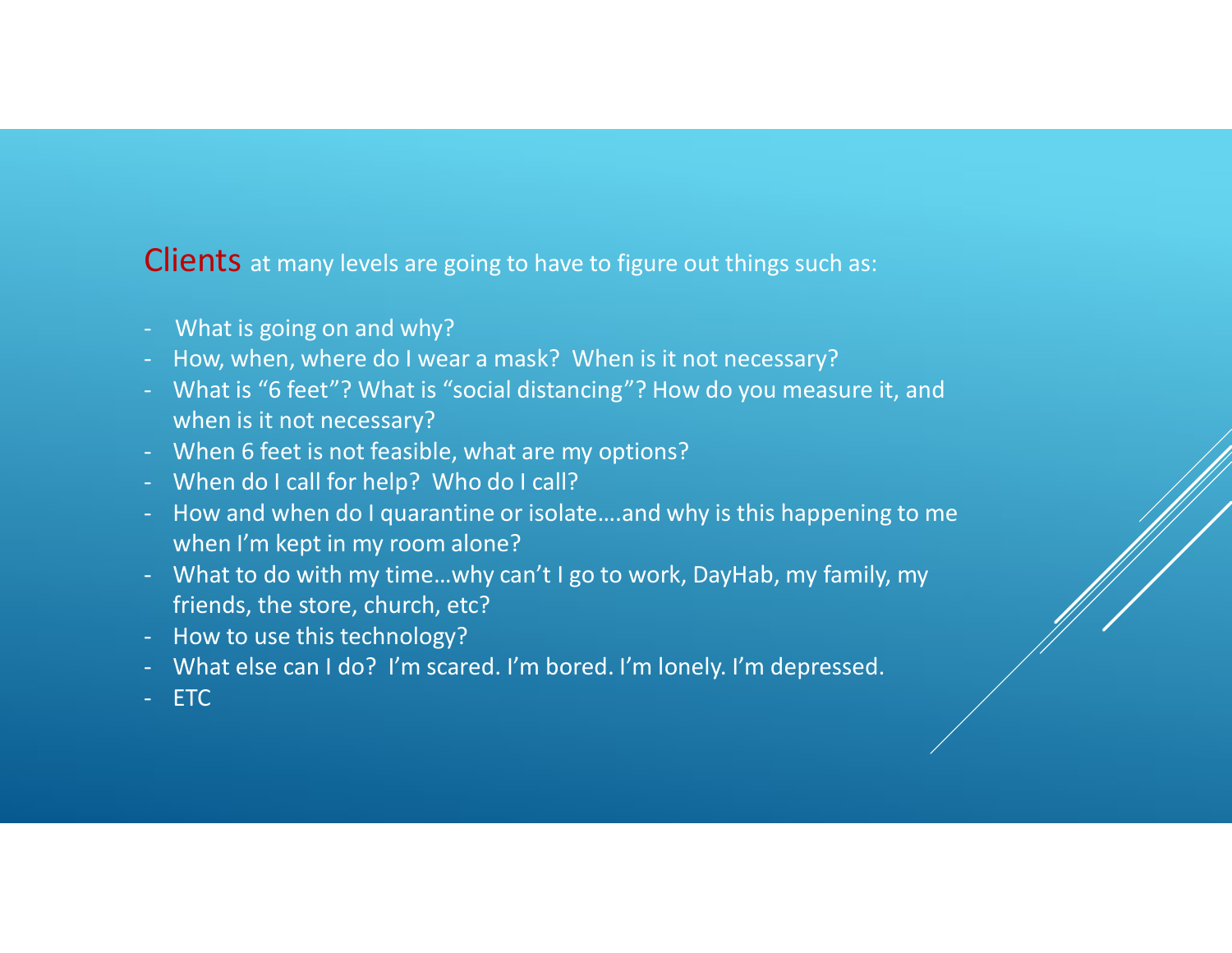DSPS are already buckled in for the long haul, but may be needing support in some areas, such as: 1989<br>- May be a proposed in the long haul, but may be needing<br>- How exactly does coronavirus spread?<br>- What are the risk factors?<br>- What is one of the other DSPs isn't consistent with the rules?<br>- What if one of the other **DSPs** are already buckled in for the long haul, but<br>support in some areas, such as:<br>- What are the risk factors?<br>- What are the risk factors?<br>- What if one of the other DSPs isn't consistent with<br>- What if one of the clie **DSPs** are already buckled in for the long haul, but may be needing<br>support in some areas, such as:<br>- How exactly does coronavirus spread?<br>- What are the preventative actions I should be taking?<br>- What are the preventative **DSPs** are already buckled in for the long haul, but may be needing<br>support in some areas, such as:<br>- What are the risk factors?<br>- What are the risk factors?<br>- What if one of the other DSPs isn't consistent with the rules? **DSPS** are already buckled in for the long haul, but may be needing<br>support in some areas, such as:<br>- What are the risk factors?<br>- What are the preventative actions I should be taking?<br>- What if one of the other DSPs isn't **DSPs** are already buckled in for the long haul, but may be neasypport in some areas, such as:<br>- How exactly does coronavirus spread?<br>- What are the risk factors?<br>- What are the risk factors?<br>- What if one of the other DSP **DSPs** are already buckled in for the long haul, but may be needing<br>support in some areas, such as:<br>- How exactly does coronavirus spread?<br>- What are the risk factors?<br>- What are the preventative actions I should be taking **DSPs** are already buckled in for the long haul, but may be needisupport in some areas, such as:<br>- How exactly does coronavirus spread?<br>- What are the risk factors?<br>- What are the pieventative actions I should be taking?<br>-**DSPS** are already buckled in for the long haul, but may be needing<br>support in some areas, such as:<br>- What are the isk factors?<br>- What are the isk factors?<br>- What are the preventative actions I should be taking?<br>- What if **DSPs** are already buckled in for the long haul, but may be needing<br>support in some areas, such as:<br>- How exactly does coronavirus spread?<br>- What are the risk factors?<br>- What if one of the other DSPs isn't consistent with **DSPs** are already buckled in for the long haul, but<br>support in some areas, such as:<br>- How exactly does coronavirus spread?<br>- What are the risk factors?<br>- What if one of the other DSPs isn't consistent with<br>- What if one o **DSPs** are already buckled in for the long haul, but may be needing<br>support in some areas, such as:<br>- How exactly does coronavirus spread?<br>- What are the risk factors?<br>- What are the preventative actions I should be taking

- 
- 
- 
- 
- 
- 
- 
- 
- 
- "meaningful day" things that the team wants me to do. support in some areas, such as:<br>
- How exactly does coronavirus spread?<br>
- What are the risk factors?<br>
- What if one of the other DSPs isn't consistent with<br>
- What if one of the other DSPs isn't consistent with<br>
- What if
- 
- 
-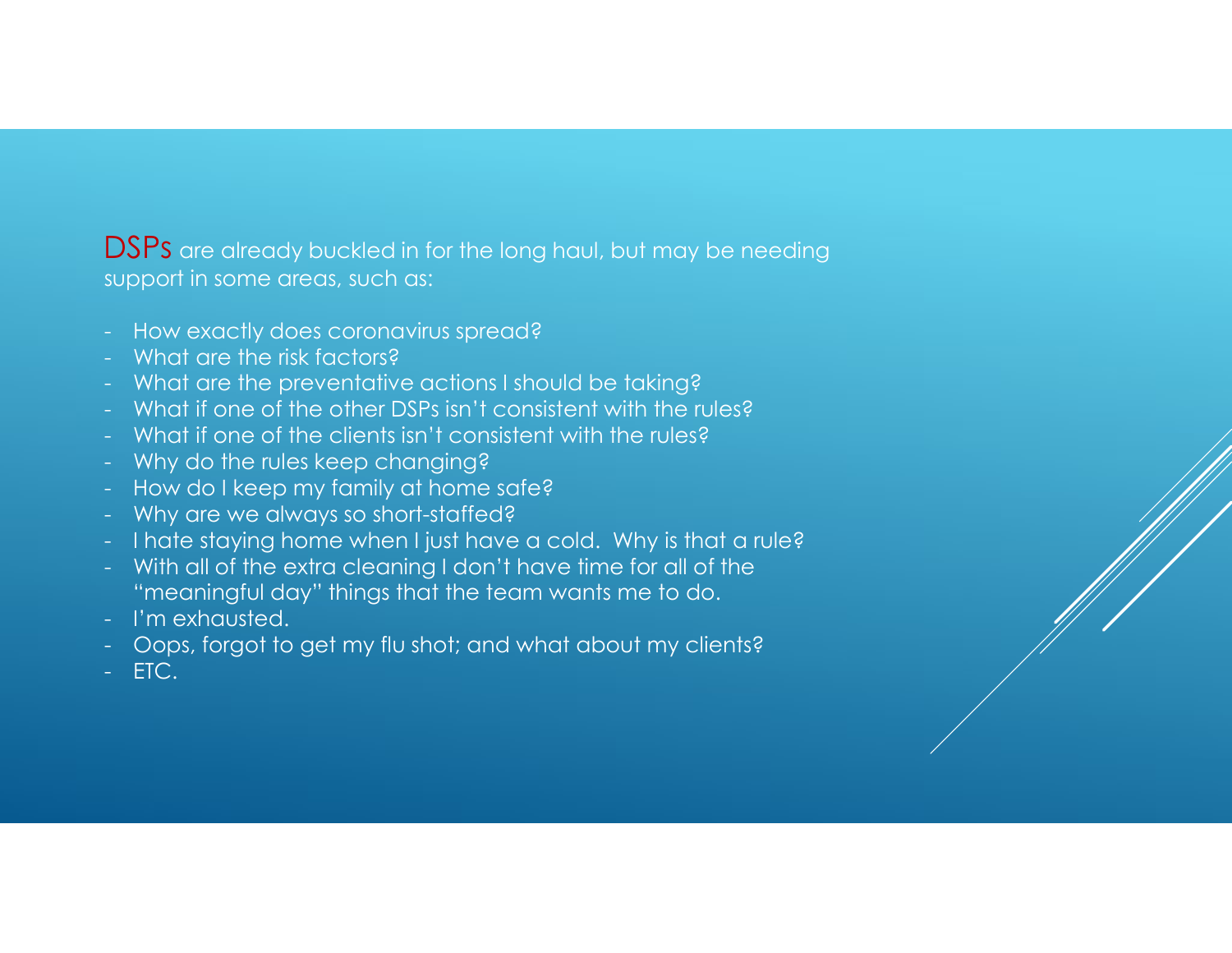**Environment** is changing too – sometimes for the better, other times<br>making life more difficult, but safer. Obviously, these changes impact all of<br>us, most intensely Clients and DSPs. Here are some examples: making life more difficult, but safer. Obviously, these changes impact all of us, most intensely Clients and DSPs. Here are some examples: Environment is changing too – sometimes for the better, other times<br>making life more difficult, but safer. Obviously, these changes impact all of<br>us, most intensely Clients and DSPs. Here are some examples:<br>- Masking: Whil

required in certain situations. Does your Client recognize and/or understand you in a mask or does she need additional cues?

We are responsible for training Clients to wear a mask, but also plan for areas and times when Clients can safely be mask free, find the right mask for each client, and help Clients recognize that masks keep them and others safer. **Environment** is changing too – sometimes for the better, other times<br>making life more difficult, but safer. Obviously, these changes impact all of<br>us, most intensely Clients and DSPs. Here are some examples:<br>- **Masking:**

- physical or emotional well-being, the hospital must modify its visitor policy to accommodate.
- Masking: While many of us are quarantined at home, masks are still<br>required in certain situations. Does your Client recognize and/or<br>understand you in a mask or does she need additional cues?<br>We are responsible for train visitors with disabilities who can't wear masks. Other accommodations like this are beginning to open up. Good? Yes, but this creates another risk:benefit consideration for our teams.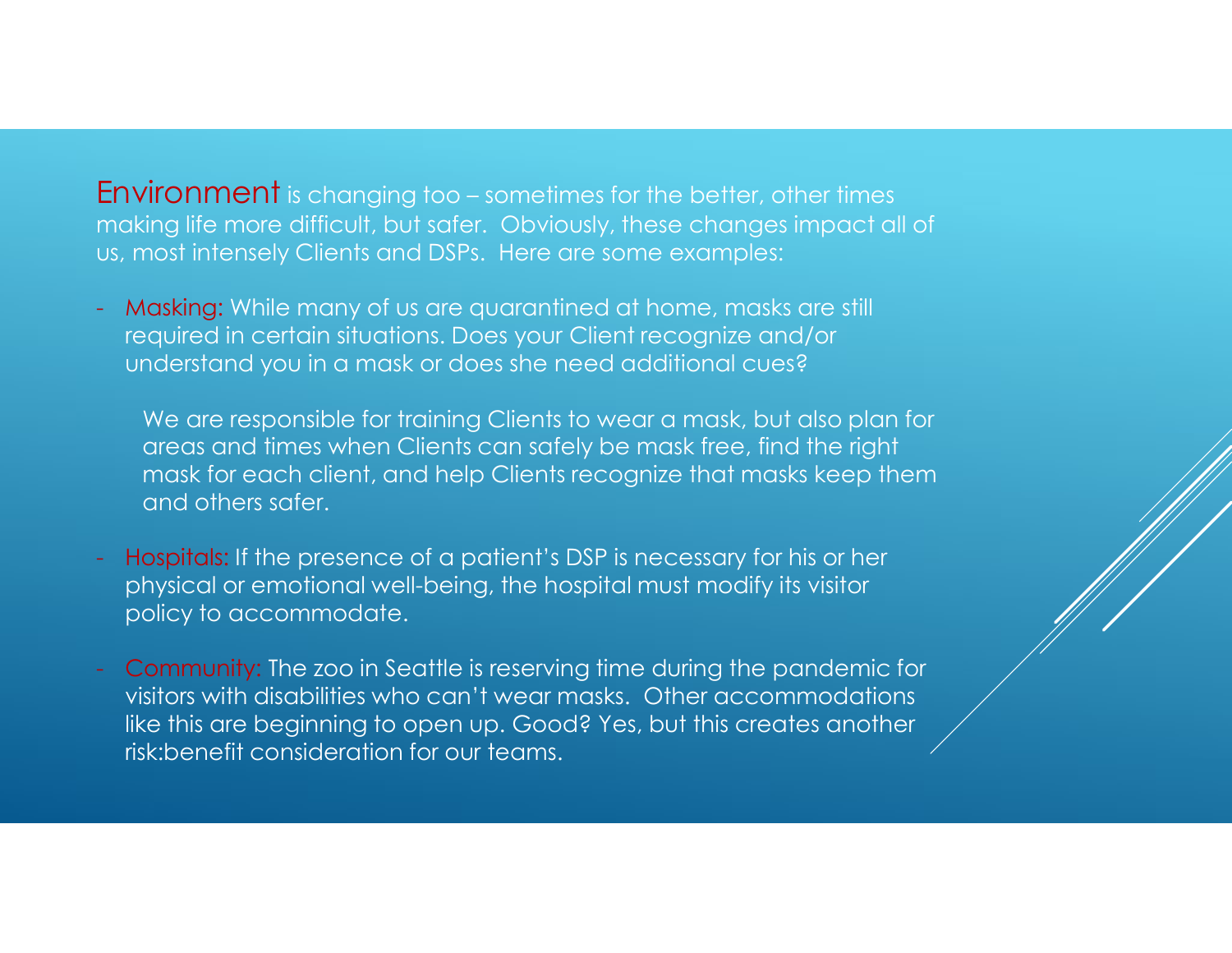

Andrew Pulrang is a contributing writer on Diversity and Inclusion<br>for Forbes magazine.<br>He has arthrogryposis, a rare disease characterized by multiple joint for Forbes magazine.

He has arthrogryposis, a rare disease characterized by multiple joint contractures and muscle weakness throughout the body from birth.

In a recent article he noted that "the risks of COVID-19 for disabled people don't run only in one direction, or take only one form. And the greater risks may not be from actual disease, but from the disruptions in services and routines it can cause."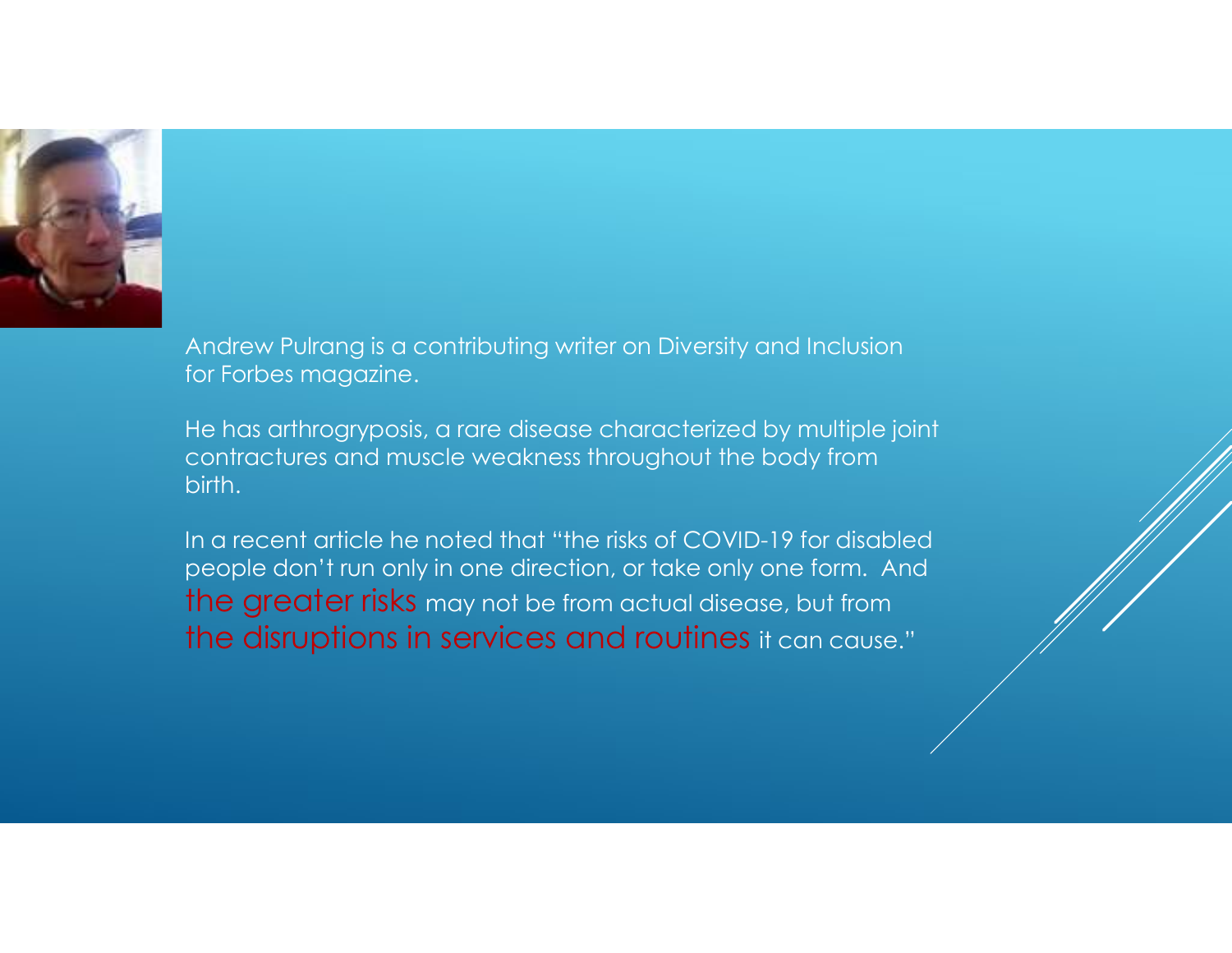## NOT EVERYTHING IS CANCELLED

sunshine is not cancelled spring is not cancelled love is not cancelled relationships are not cancelled reading is not cancelled naps are not cancelled devotion is not cancelled music is not cancelled dancing is not cancelled imagination is not cancelled kindness is not cancelled conversations are not cancelled hope is not cancelled

#keeplookingup SimpleStencils.com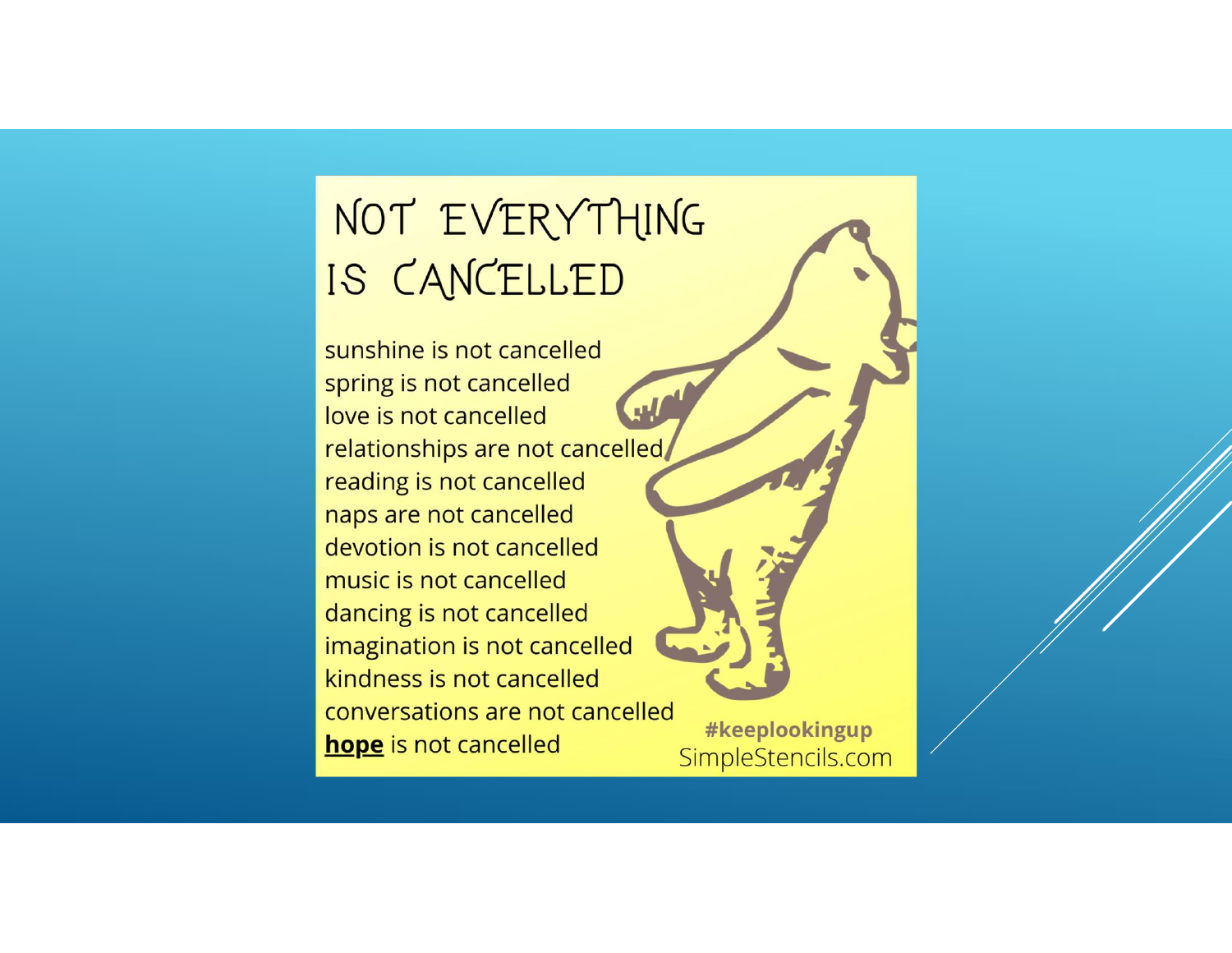#### AND NOW:

A Case of Covid here in NM

How did we do?

Meet Asdzani!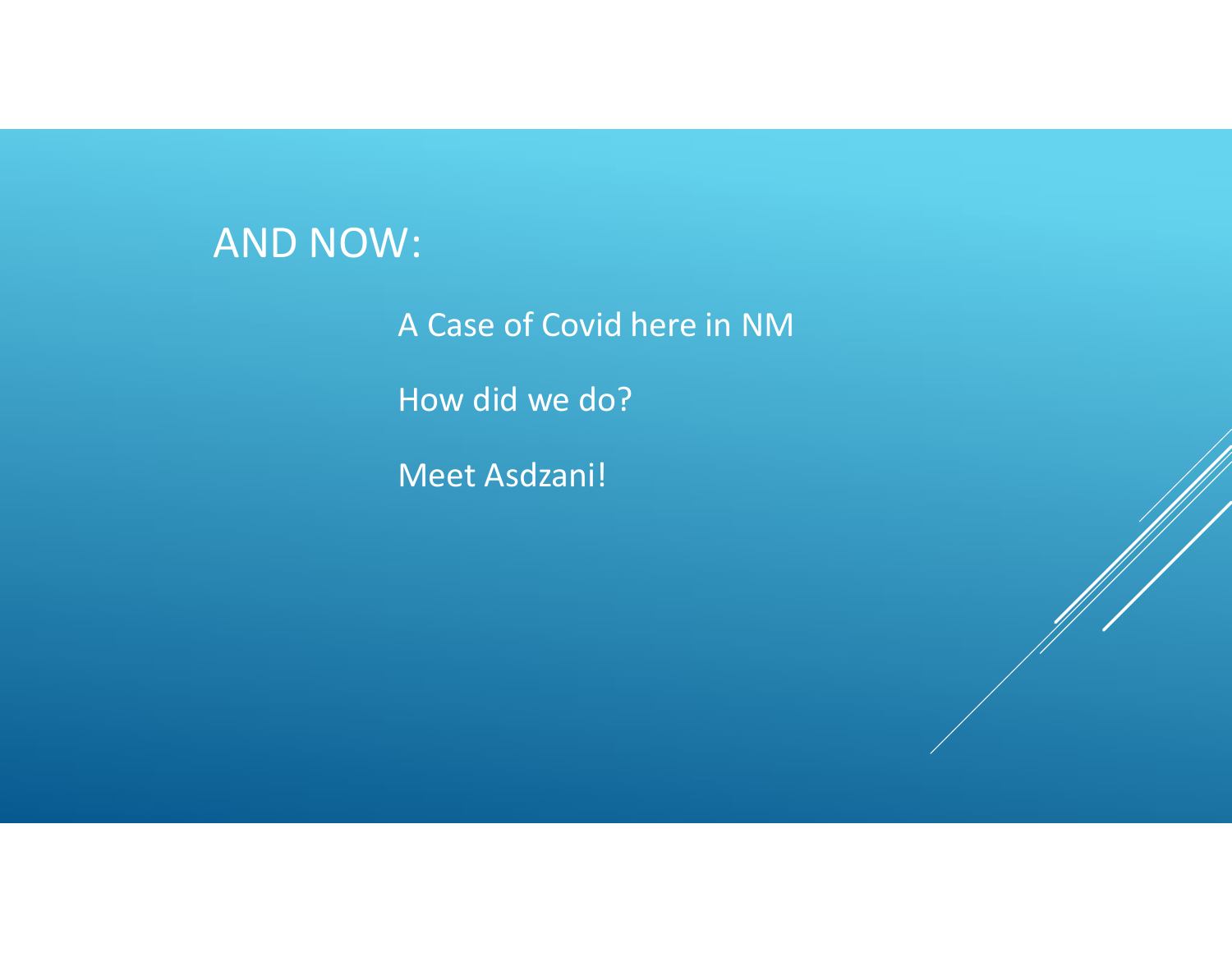

Asdzani was a 50 y/o Dine originally from Twin Lakes, NM. She was born prematurely at Gallup Indian Medical Center, diagnosed with Infant Respiratory Distress Syndrome, and hospitalized for 6 weeks before her discharge home. She was in and out of the hospital until she was 15 months old with diagnoses of pneumonia, FTT, battered child syndrome, and cortical blindness.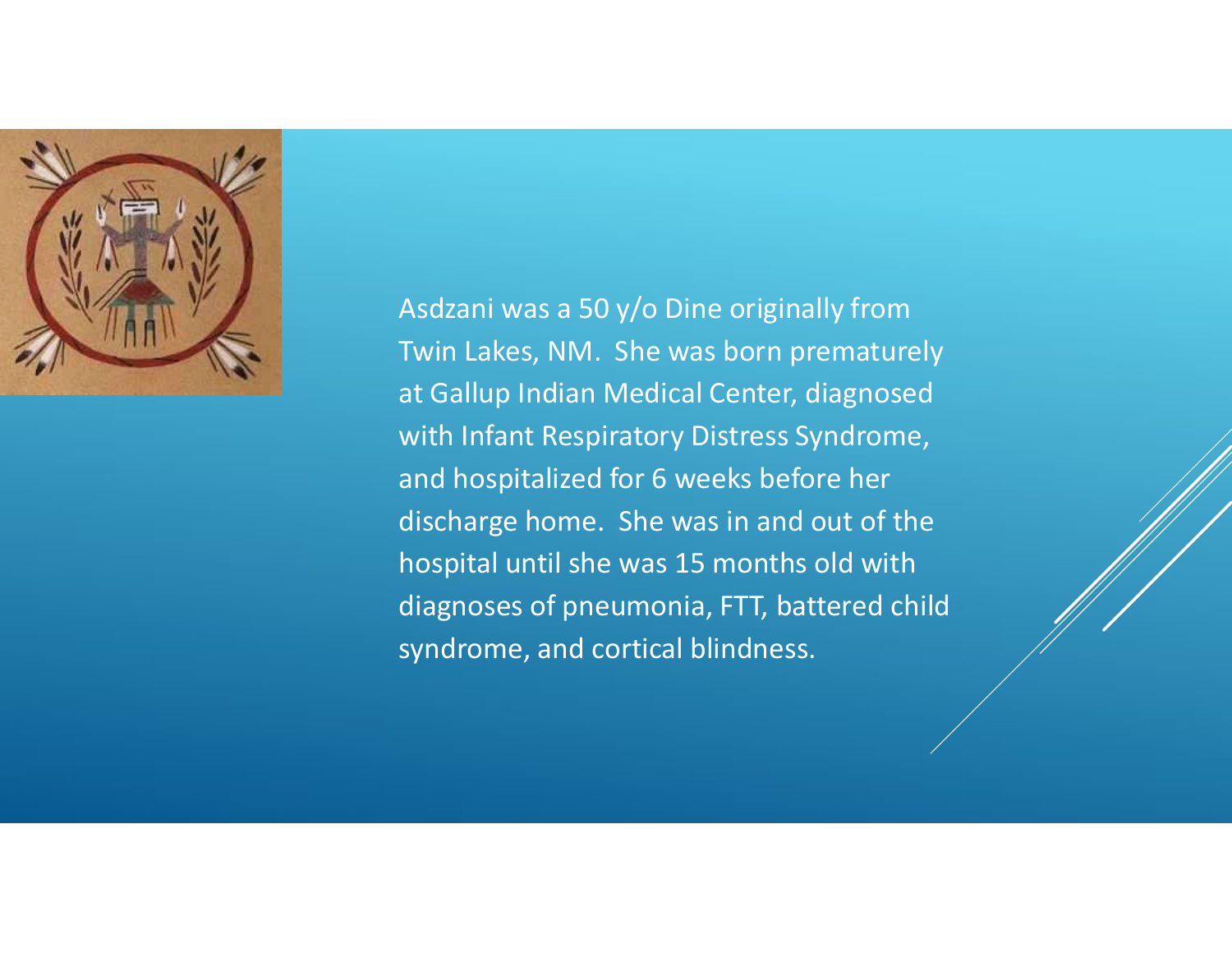

At 15 months of age, Asdzani was placed in foster care, and at age 4 she was transferred to Los Lunas Hospital and Training School, where she lived until she was 30 years old. During that time, she was diagnosed with osteoporotic fractures. In 1998 she moved to Gallup with her 2 housemates. In Gallup she was able to participate in her Church, and in her Dine culture. She also worked with DVR, selling local music.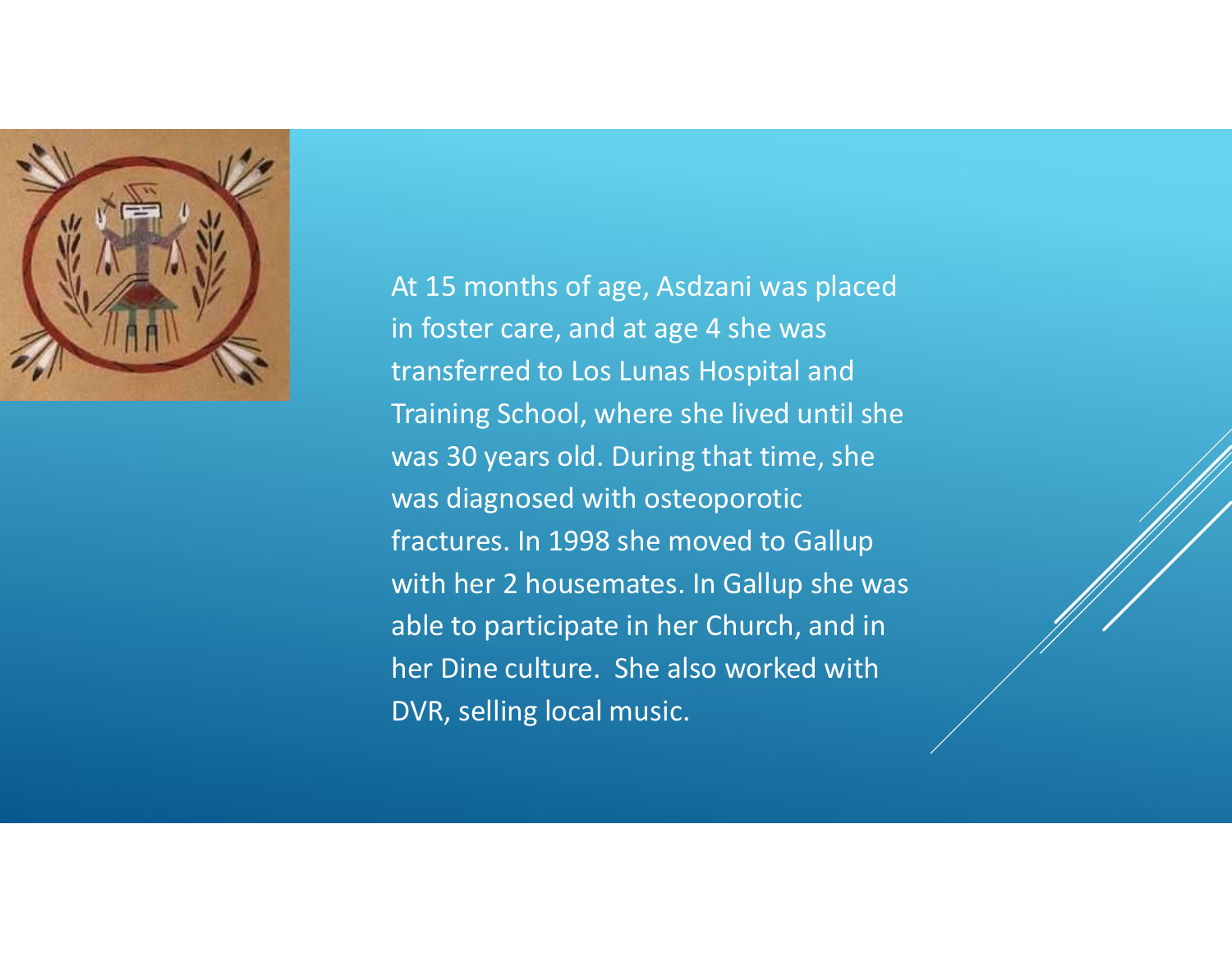

Asdzani required 24° supervision and support. She was incontinent of B&B, blind, had 4-limb contractures requiring 2 person transfers, no functional communication other than yelling, GERD with aspiration risk, and pituitary insufficiency.

Her staff had been with her for years, and knew her well. Her guardian was involved actively with her life and her death.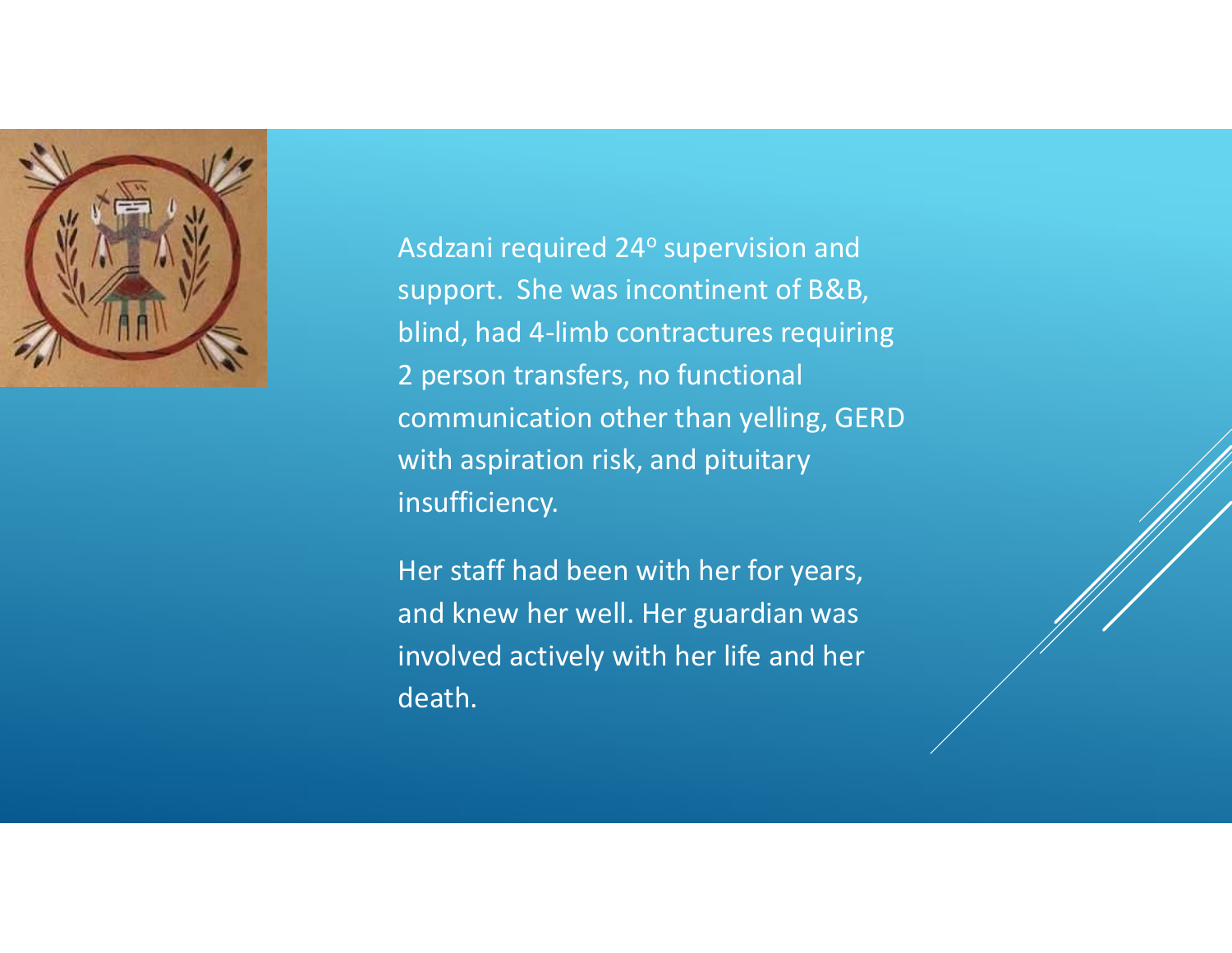Now we are going to have you break out in small groups. You will receive a summary of the "Events Leading to Asdzani's Death" from her Mortality Review.

It's a Mortality Review, so we already know that it was NOT a good outcome.

That doesn't necessarily mean that we did anything wrong to cause the death. Nor does it mean that there are not things that we and/or the system could improve.

Please brainstorm on ideas to do things even BETTER!